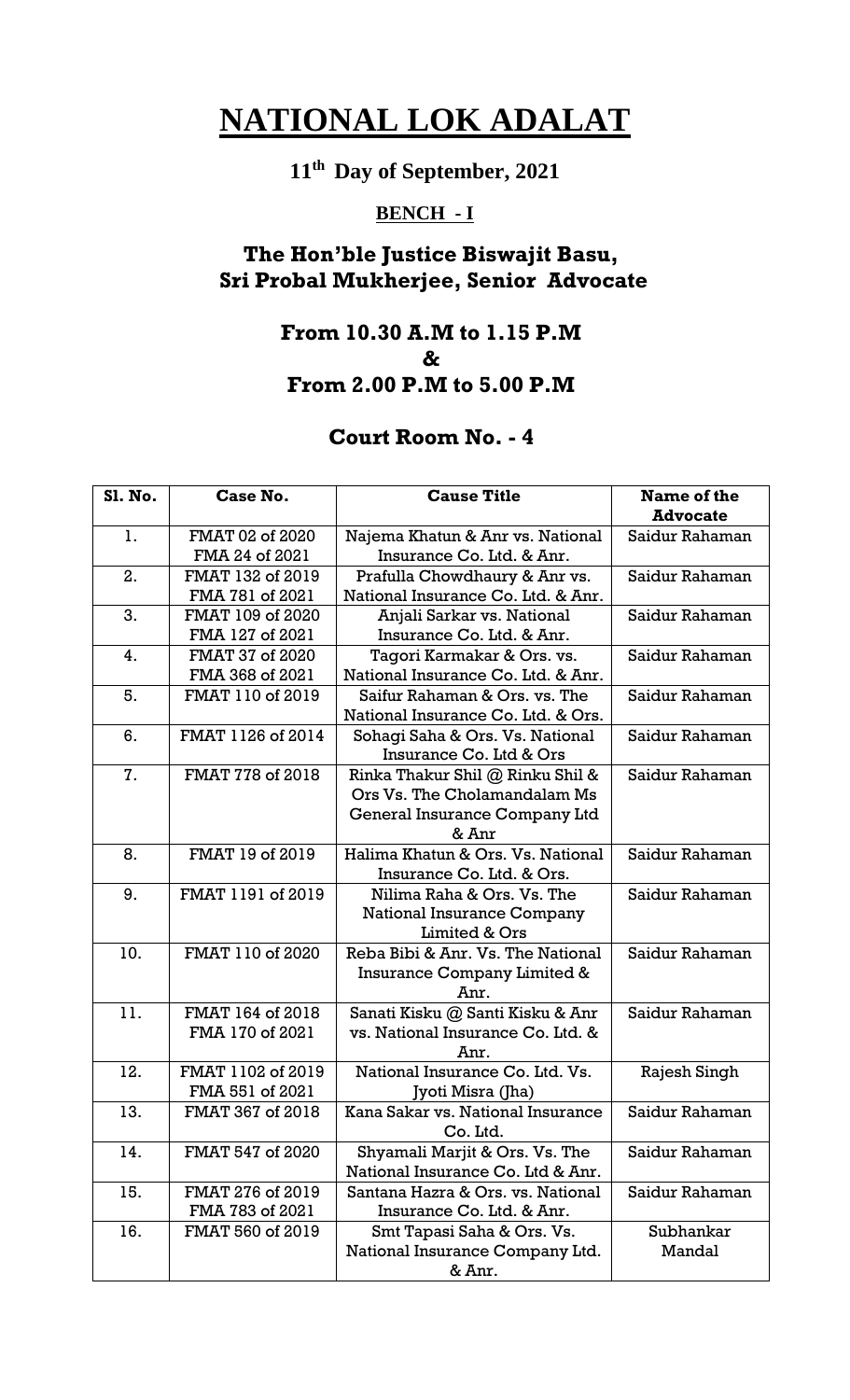| 17. | FMA 296 of 2021                     | Vishal Didwania Vs. National                                      | Subhankar            |
|-----|-------------------------------------|-------------------------------------------------------------------|----------------------|
|     |                                     | Insurance Co. Ltd. & Anr.                                         | Mondal               |
| 18. | FMAT 454 of 2019                    | Swapna Sharma (Maitra) & Anr.                                     | <b>SUBHANKAR</b>     |
|     |                                     | Vs. National Insurance Co. Ltd. &                                 | <b>MANDAL</b>        |
|     |                                     | Anr.                                                              |                      |
| 19. | FMAT 1352 of 2019                   | Rakhi Panda & Ors. vs. National                                   | Subhankar            |
|     |                                     | Insurance Co. Ltd.& Anr.                                          | Mondal               |
| 20. | FMAT 101 of 2020                    |                                                                   | Subhankar            |
|     | FMA 20 of 2021                      | Goutam Chowdhury & Ors. vs.<br>National Insurance Co. Ltd. & Anr. | Mondal               |
| 21. | FMA 487 of 2021                     | Tapas Koley vs. National                                          | Subhankar            |
|     |                                     | Insurance Co. Ltd.                                                | Mondal               |
| 22. | FMAT 1122 of 2019                   | Gurupada Ghosh vs. National                                       | Subhankar            |
|     |                                     | Insurance Co. Ltd.                                                | Mondal               |
| 23. | FMAT 257 of 2020                    | Gita @ Dipana Das & Ors. vs.                                      | <b>Muktokesh Das</b> |
|     |                                     | National Insurance Co. Ltd. & Anr.                                |                      |
| 24. | FMAT 915 of 2018                    | Sudhamoy Santra & Anr. vs.                                        | <b>Muktokesh Das</b> |
|     |                                     | National Insurance Co. Ltd. & Anr.                                |                      |
| 25. | FMAT 1316 of 2017                   | Forjan Sk vs. National Insurance                                  | <b>Muktokesh Das</b> |
|     |                                     | Co. Ltd. & Anr.                                                   |                      |
|     |                                     |                                                                   |                      |
| 26. | FMAT 338 of 2021                    | Saraswati Dutta & Anr. vs.                                        | <b>Muktokesh Das</b> |
|     |                                     | National Insurance Co. Ltd. & Anr.                                |                      |
| 27. | FMAT 315 of 2016                    | Mou Biswas vs. Prabir Saha & Anr.                                 | <b>Muktokesh Das</b> |
| 28. | FMAT 235 of 2018                    | Sandip Talapatra vs. National                                     | <b>Muktokesh Das</b> |
|     | FMA 148 of 2019                     | Insurance Co. Ltd.                                                |                      |
| 29. | FMAT 1212 of 2016                   | Ramesh Ch. Biswas @ Ramesh                                        | <b>Muktokesh Das</b> |
|     |                                     | Biswas vs. National Insurance Co.                                 |                      |
| 30. | FMAT 128 of 2017                    | Ltd(Divisional Officer) & Anr.<br>Hirendranath Das vs. The Branch | <b>Muktokesh Das</b> |
|     |                                     | Manager National Insurance Co.                                    |                      |
|     |                                     | Ltd. & Anr.                                                       |                      |
| 31. | FMAT 1256 of 2018                   | Biltu Adhikary vs. National                                       | <b>Muktokesh Das</b> |
|     |                                     | Insurance Co. Ltd. & Anr.                                         |                      |
| 32. | FMAT 1285 of 2019                   | Maya Saha vs. National Insurance                                  | <b>Muktokesh Das</b> |
|     |                                     | Co. Ltd. & Anr.                                                   |                      |
| 33. | FMAT 335 of 2021                    | Shantana Halder & Ors. vs.                                        | <b>Muktokesh Das</b> |
|     | FMA 678 of 2021                     | National Insurance Co. Ltd. & Anr.                                |                      |
| 34. | FMA 577 of 2017                     | Dipa Sarkar & Ors. vs. Raj Kumar                                  | <b>Muktokesh Das</b> |
|     |                                     | Halder & Anr.                                                     |                      |
| 35. | FMAT 336 of 2021                    | Rabi Pandit vs. National Insurance                                | <b>Muktokesh Das</b> |
|     | FMA 679 of 2021                     | Co. Ltd. & Ors.                                                   |                      |
| 36. | FMAT 325 of 2021                    | Gita Pandit vs. National Insurance                                | <b>Muktokesh Das</b> |
|     | FMA 690 of 2021                     | Co. Ltd. & Ors.                                                   |                      |
| 37. | FMAT 337 of 2021<br>FMA 680 of 2021 | Chayna Durlabh & Ors. vs.<br>National Insurance Co. Ltd. & Anr.   | <b>Muktokesh Das</b> |
| 38. | FMAT 48 of 2021                     | Mousumi Sarkar (Das) & Ors. vs.                                   | <b>Muktokesh Das</b> |
|     | FMA 201 of 2021                     | National Insurance Co. Ltd. & Anr.                                |                      |
| 39. | FMAT 450 of 2021                    | Sukla Gangaputra & Ors. vs. The                                   | <b>Muktokesh Das</b> |
|     |                                     | Divisional Manager, National                                      |                      |
|     |                                     | Insurance Co. Ltd. & Anr.                                         |                      |
| 40. | FMAT 73 of 2021                     | Prabhas Mondal vs. National                                       | <b>Muktokesh Das</b> |
|     | FMA 301 of 2021                     | Insurance Co. Ltd. & Anr.                                         |                      |
| 41. | FMA 3832 of 2016                    | Mir Atikulla & Ors. Vs. National                                  | Jayanta Kumar        |
|     |                                     | Insurance Co. Ltd. & Anr.                                         | Mondal               |
| 42. | FMA 488 of 2013                     | Suchitra Samanta & Ors. Vs.                                       | Jayanta Kumar        |
|     |                                     | National Insurance Co. Ltd. & Anr.                                | Mondal               |
| 43. | FMA 2060 of 2018                    | Chandana Maity (Adhikary) Vs.                                     | Jayanta Kumar        |
|     |                                     | National Insurance Co. Ltd. & Anr.                                | Mondal               |
|     |                                     |                                                                   |                      |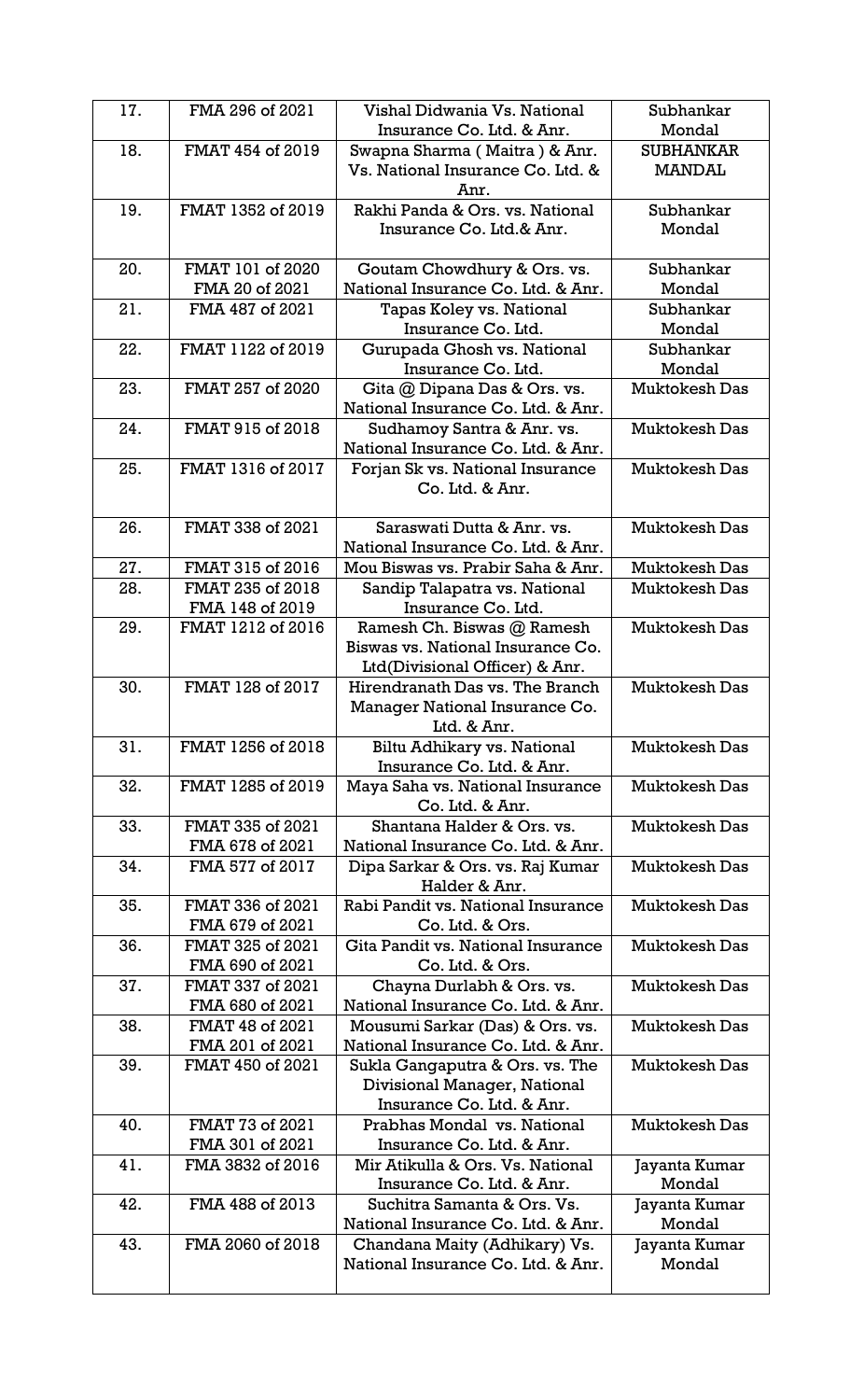| 44. | FMA 131 of 2021   | Akhera Bibi & Ors. Vs. National                                  | Jayanta Kumar           |
|-----|-------------------|------------------------------------------------------------------|-------------------------|
|     |                   | Insurance Co. Ltd. & Anr.                                        | Mondal                  |
| 45. | FMA 175 of 2021   | Sindhurani Mahato @ Sindhurani                                   | Jayanta Kumar           |
|     |                   | Mahata & Anr. Vs. National                                       | Mondal                  |
|     |                   | Insurance Co. Ltd. & Anr.                                        |                         |
| 46. | FMA 1356 of 2013  | Tilaka Mondal & Ors. Vs. National                                | Jayanta Kumar           |
|     |                   | Insurance Co. Ltd. & Anr.                                        | Mondal                  |
| 47. | FMA 575 of 2020   | Jhuma Sarkar & Anr. Vs. National                                 | Jayanta Kumar           |
|     |                   | Insurance Co. Ltd. & Ors.                                        | Mondal                  |
| 48. | FMAT 416 of 2019  | Marjina Bibi & Ors. Vs. National                                 | Jayanta Kumar           |
|     |                   | Insurance Co. Ltd. & Anr.                                        | Mondal                  |
| 49. | FMAT 1169 of 2019 | Sampa Dolai Vs. National                                         | Jayanta Kumar           |
|     |                   | Insurance Co. Ltd. & Anr.                                        | Mondal                  |
| 50. | FMAT 376 of 2021  | Mangal hemrom & Ors. Vs.                                         | Jayanta Kumar           |
|     | FMA 850 of 2021   | National Insurance Co. Ltd. & Ors.                               | Mondal                  |
| 51. | FMAT 340 of 2019  | Bimala Nayek & Ors. Vs. National                                 | Jayanta Kumar           |
|     | FMA 849 of 2021   | Insurance Co. Ltd. & Anr.                                        | Mondal                  |
| 52. | FMAT 227 of 2016  | Smt. Chayna Sen & Ors. Vs.                                       | Jayanta Kumar           |
|     |                   | National Insurance Co. Ltd. & Ors.                               | Mondal                  |
| 53. | FMA 527 of 2018   | Sudebi Mondal & Anr. Vs.                                         | Jayanta Kumar           |
|     |                   | National Insurance Co. Ltd. & Anr.                               | Mondal                  |
| 54. | FMA 211 of 2021   | Sonali Dey & Ors. Vs. National                                   | Jayanta Kumar           |
|     |                   | Insurance Co. Ltd. & Anr.                                        | Mondal                  |
| 55. | FMA 1895 of 2014  | Shakhina Bibi @ Baby Khatun &                                    | Jayanta Kumar           |
|     |                   | Ors. Vs. National Insurance Co.                                  | Mondal                  |
|     |                   | Ltd. & Anr.                                                      |                         |
|     |                   |                                                                  |                         |
| 56. | FMA 600 of 2018   | Mani Gain @ Money Gayen &<br>Ors. Vs. National Insurance Co.     | Jayanta Kumar           |
|     |                   | Ltd. & Anr.                                                      | Mondal                  |
|     |                   |                                                                  |                         |
| 57. | FMA 1475 of 2017  | Daktari Mudi & Ors. Vs. National                                 | Jayanta Kumar           |
| 58. | FMA 261 of 2012   | Insurance Co. Ltd. & Anr.                                        | Mondal                  |
|     |                   | Khataja Bibi @ Khoteja Bibi &<br>Anr. Vs. National Insurance Co. | Jayanta Kumar<br>Mondal |
|     |                   | Ltd. & Anr.                                                      |                         |
| 59. | FMA 193 of 2011   | Bhagawati Prasad Khowala @                                       | Jayanta Kumar           |
|     |                   | Bhagawati Khowala & Anr. Vs.                                     | Mondal                  |
|     |                   | National Insurance Co. Ltd. & Anr.                               |                         |
| 60. | FMA 258 of 2017   | National Insurance Co. Ltd. Vs.                                  | Rajesh Singh            |
|     |                   | Rambha Debi Tiwari & Ors.                                        |                         |
| 61. | FMAT 1307 of 2016 | Sannyashi Biswas Vs. National                                    | <b>Muktokesh Das</b>    |
|     |                   | Insurance Co. Ltd. & Anr.                                        |                         |
| 62. | FMAT 1314 of 2019 | Swapan Das Vs. National                                          | <b>Muktokesh Das</b>    |
|     |                   | Insurance Co. Ltd. & Anr.                                        |                         |
| 63. | FMAT 1290 of 2019 | Prabhash Mondal Vs. National                                     | <b>Muktokesh Das</b>    |
|     |                   | Insurance Co. Ltd.                                               |                         |
| 64. | FMAT 404 of 2017  | Nikhil Ghosh Vs. Division                                        | <b>Muktokesh Das</b>    |
|     |                   | Manager, National Insurance Co.                                  |                         |
|     |                   |                                                                  |                         |
| 65. |                   | Ltd. & Ors.                                                      |                         |
|     | FMAT 428 of 2019  | Ratan Ghosh Vs. National                                         | <b>Muktokesh Das</b>    |
|     |                   | Insurance Co. Ltd. & Anr.                                        |                         |
| 66. | FMAT 1220 of 2015 | Babaram Joarder Vs. Jagannath                                    | <b>Muktokesh Das</b>    |
|     |                   | Saha & Anr.                                                      |                         |
| 67. | FMA 643 of 2021   | National Insurance Co. Ltd. Vs.                                  | Parimal Kumar           |
|     |                   | Kantish Halder & Anr.                                            | Pahari                  |
| 68. | FMAT 587 of 2019  | Ayesha Bibi Mondal & Anr. Vs.                                    | <b>Muktokesh Das</b>    |
|     |                   | National Insurance Co. Ltd. & Anr.                               |                         |
| 69. | FMAT 625 of 2015  | National Insurance Co. Ltd. Vs.                                  | Saibalendu              |
|     |                   | Muslem Ali Bag @ Muslem Bag &                                    | Bhowmick                |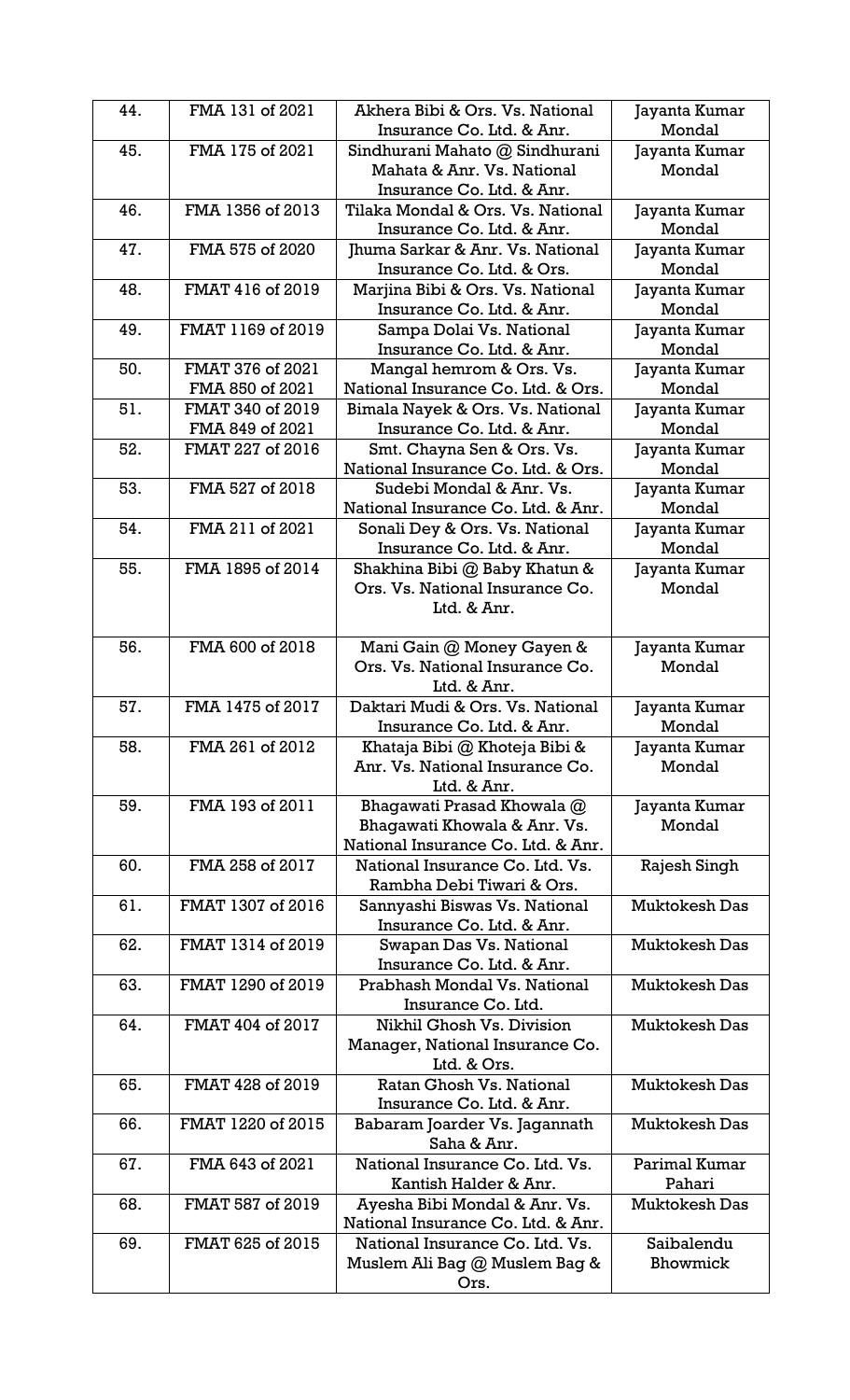| 70. | FMAT 986 of 2017  | Subarna Mondal & Anr. Vs.                                       | <b>Muktokesh Das</b> |
|-----|-------------------|-----------------------------------------------------------------|----------------------|
|     |                   | National Insurance Co. Ltd. & Anr.                              |                      |
| 71. | FMAT 802 of 2016  | Karim Mondal & Anr. Vs. National<br>Insurance Co. Ltd. & Anr.   | Amit Ranjan Roy      |
| 72. | FMAT 148 of 2016  | Mallika Biswas & Anr. Vs.<br>National Insurance Co. Ltd. & Anr. | Amit Ranjan Roy      |
| 73. | FMAT 875 of 2019  | Jhumur Sahoo & Anr. Vs. National                                | Amit Ranjan Roy      |
|     |                   | Insurance Co. Ltd. & Anr.                                       |                      |
| 74. | FMAT 175 of 2019  | Krishna Pattanayek (Bera) & Anr.                                | Amit Ranjan Roy      |
|     |                   | Vs. National Insurance Co. Ltd. &<br>Anr.                       |                      |
| 75. | FMAT 418 of 2020  | Tapan Maity & Anr. Vs. National                                 | Amit Ranjan Roy      |
|     |                   | Insurance Co. Ltd., Haldia & Anr.                               |                      |
| 76. | FMAT 891 of 2017  | Pinki Das & Ors. Vs. National                                   | Amit Ranjan Roy      |
| 77. | FMAT 1028 of 2016 | Insurance Co. Ltd. & Anr.                                       |                      |
|     |                   | Chandana Jana & Anr. Vs.<br>National Insurance Co. Ltd. & Anr.  | Amit Ranjan Roy      |
| 78. | FMAT 855 of 2015  | Champa Mukherjee & Anr. Vs.                                     | Amit Ranjan Roy      |
|     |                   | National Insurance Co. Ltd. & Anr.                              |                      |
| 79. | FMAT 1257 of 2016 | Chabirani Sau Vs. National                                      | Amit Ranjan Roy      |
|     |                   | Insurance Co. Ltd.                                              |                      |
| 80. | FMAT 13 of 2020   | Laku @ Lakubuddin Sk Vs.                                        | Amit Ranjan Roy      |
|     | FMA 100 of 2021   | National Insurance Co. Ltd. & Anr.                              |                      |
| 81. | FMAT 1012 of 2016 | Sudhanghsu Ghosh Vs. National<br>Insurance Co. Ltd.             | <b>Muktokesh Das</b> |
| 82. | FMA 3866 of 2016  | National Insurance Co. Ltd. Vs.                                 | Kisen Kr. Agarwal    |
|     |                   | Shipra Das & Ors.                                               |                      |
| 83. | FMA 981 of 2016   | National Insurance Co. Ltd. Vs.<br>Sushbala Pahan               | Rajesh Singh         |
| 84. | FMAT 1358 of 2019 | Ujjal Kumar Barman Vs. National                                 | Saidur Rahaman       |
|     |                   | Insurance Co. Ltd.                                              |                      |
| 85. | FMAT 464 of 2016  | National Insurance Co. Ltd. Vs.                                 | <b>KKDas</b>         |
|     |                   |                                                                 |                      |
|     | FMA 3612 of 2016  | Md. Lutfar Rahaman & Ors.                                       |                      |
|     |                   |                                                                 |                      |
| 86. | FMAT 365 of 2018  | Manjuyara Begum (Bewa) & Ors.                                   | Saidur Rahaman       |
|     |                   | Vs. National Insurance Co. Ltd. &                               |                      |
|     |                   | Ors.                                                            |                      |
| 87. | FMAT 942 of 2018  | Adari Singha & Ors. Vs. National                                | Saidur Rahaman       |
|     |                   | Insurance Co. Ltd. & Anr.                                       |                      |
| 88. | FMAT 779 of 2018  | Haripriya Das & Ors. Vs. National                               | Saidur Rahaman       |
|     | FMA 192 of 2019   | Insurance Co. Ltd. & Anr.                                       |                      |
| 89. | FMA 506 of 2014   | Sandhya Sengupta Vs. National                                   | Saidur Rahaman       |
| 90. | FMAT 1208 of 2013 | Insurance Co. Ltd. & Anr.                                       | Saidur Rahaman       |
|     |                   | Joydeep Dutta Vs. National<br>Insurance Co. Ltd. & Anr.         |                      |
| 91. | FMAT 594 of 2014  | Sipra Das & Anr. Vs. National                                   | Saidur Rahaman       |
|     |                   | Insurance Co. Ltd. & Anr.                                       |                      |
| 92. | FMAT 903 of 2014  | Keramat Ali Sk. Vs. National                                    | Saidur Rahaman       |
|     |                   | Insurance Co. Ltd. & Ors.                                       |                      |
| 93. | FMAT 1357 of 2014 | Pampa Bairagi & Anr. Vs. National                               | Saidur Rahaman       |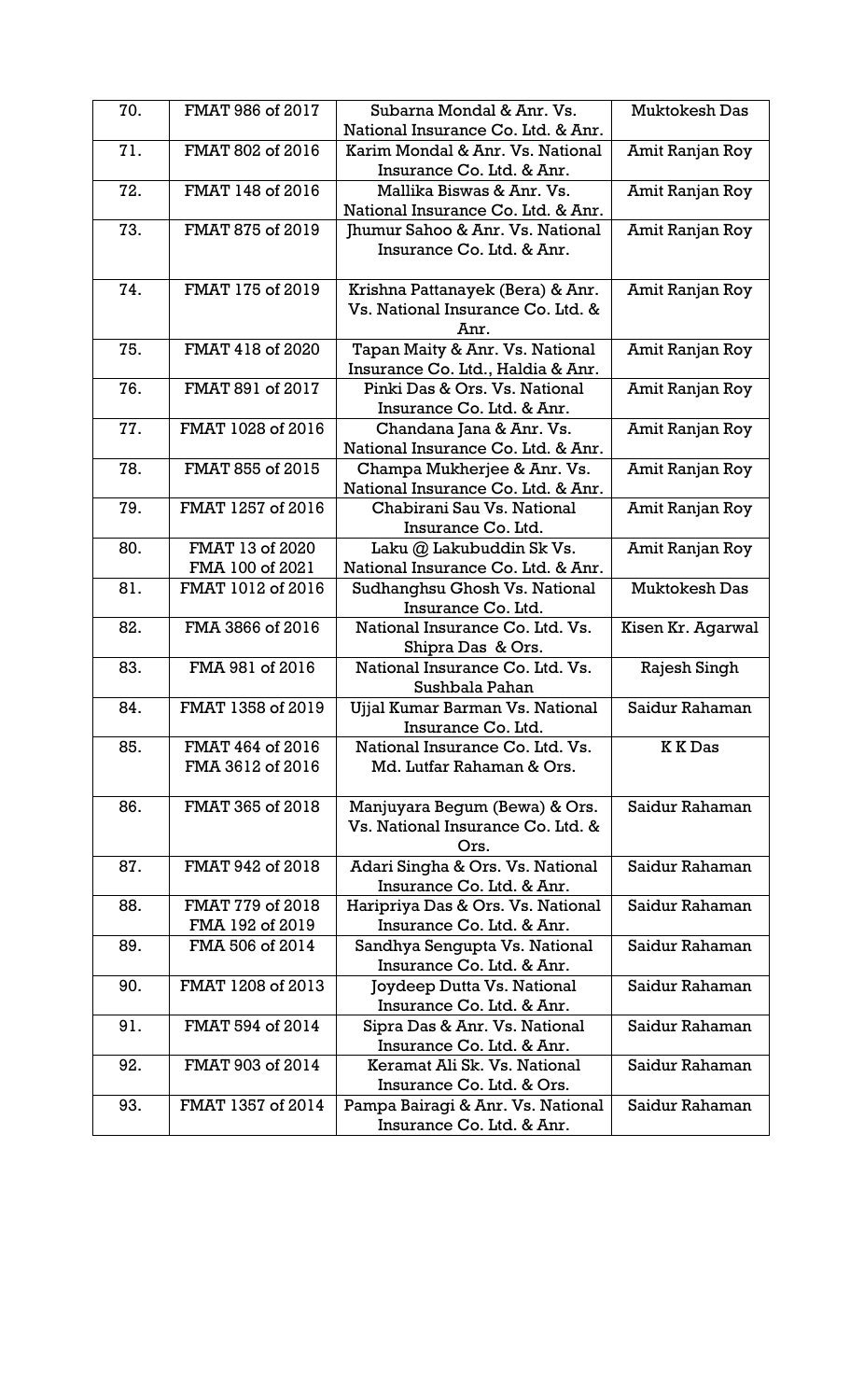# **11th Day of September, 2021**

## **BENCH - II**

## **The Hon'ble Justice Amrita Sinha, Smt. Chandreyi Alam, Learned Advocate**

#### **From 10.30 A.M to 1.15 P.M & From 2.00 P.M to 5.00 P.M**

| <b>Sl. No.</b> | Case No.          | <b>Cause Title</b>                                                                              | Name of the<br><b>Advocate</b> |
|----------------|-------------------|-------------------------------------------------------------------------------------------------|--------------------------------|
| 1.             | FMAT 1311 of 2019 | Fazila Bibi Biswas Vs. Oriental<br>Insurance Co. Ltd.                                           | <b>Muktokesh Das</b>           |
| 2.             | FMAT 310 of 2021  | Gurudashi Halder & Ors. Vs. The<br><b>Branch Manager, Oriental</b><br>Insurance Co. Ltd. & Ors. | <b>Muktokesh Das</b>           |
| 3.             | FMAT 309 of 2021  | Sonali Ghosh & Ors. Vs. The<br>General Insurance Co. Ltd. &<br>Anr.                             | <b>Muktokesh Das</b>           |
| 4.             | FMAT 331 of 2021  | Dayal Biswas Vs. The Branch<br>Manager, Oriental Insurance Co.<br>Ltd. & Anr.                   | <b>Muktokesh Das</b>           |
| 5.             | FMAT 199 of 2018  | Chakina Bibi Mallick & Ors. Vs.<br>Oriental Insurance Co. Ltd. &<br>Anr.                        | <b>Muktokesh Das</b>           |
| 6.             | FMAT 258 of 2020  | Shambhu Roy Vs. Oriental<br>Insurance Co. Ltd. Berhampore<br>Br. & Anr.                         | <b>Muktokesh Das</b>           |
| 7.             | FMAT 997 of 2017  | Archana Biswas (Byapari) Vs.<br>The Manager, The Oriental<br>Insurance Co. Ltd. & Anr.          | <b>Muktokesh Das</b>           |
| 8.             | FMAT 739 of 2016  | Tapas Barui Vs. Oriental<br>Insurance Co. Ltd. & Anr.                                           | <b>Muktokesh Das</b>           |
| 9.             | FMA 902 of 2018   | Subhajit Ghosh Vs. Oriental<br>Insurance Co. Ltd. & Anr.                                        | Jayanta Kumar<br>Mondal        |
| 10.            | FMAT 1314 of 2005 | Oriental Insurance Company Ltd.<br>Vs. Budhi Biswas & Anr.                                      | Om Prakash<br>Chowdhury        |
| 11.            | FMAT 639 of 2011  | Oriental Insurance Company Ltd.<br>Vs. Abhiram Hazra & Anr.                                     | Samindra Kr. Das               |
| 12.            | FMA 205 of 2011   | Oriental Insurance Company Ltd.<br>Vs. Rekha Gope & Ors.                                        | Sanjoy Paul                    |
| 13.            | FMA 2849 of 2015  | Sabita Mondal & Ors. Vs.<br>Oriental Insurance Company Ltd.<br>& Anr.                           | Jayanta Kumar<br>Mondal        |
| 14.            | FMA 73 of 2012    | Uma Saha & Ors. Oriental<br>Insurance Company Ltd.& Anr.                                        | Jayanta Kumar<br>Mondal        |
| 15.            | FMA 3205 of 2016  | Shanati Devi & Ors. Vs. Oriental<br>Insurance Company Ltd. & Ors.                               | Jayanta Kumar<br>Mondal        |
| 16.            | FMA 3228 of 2015  | Kajal Rani Saha Vs. Oriental<br>Insurance Company Ltd. & Ors.                                   | Jayanta Kumar<br>Mondal        |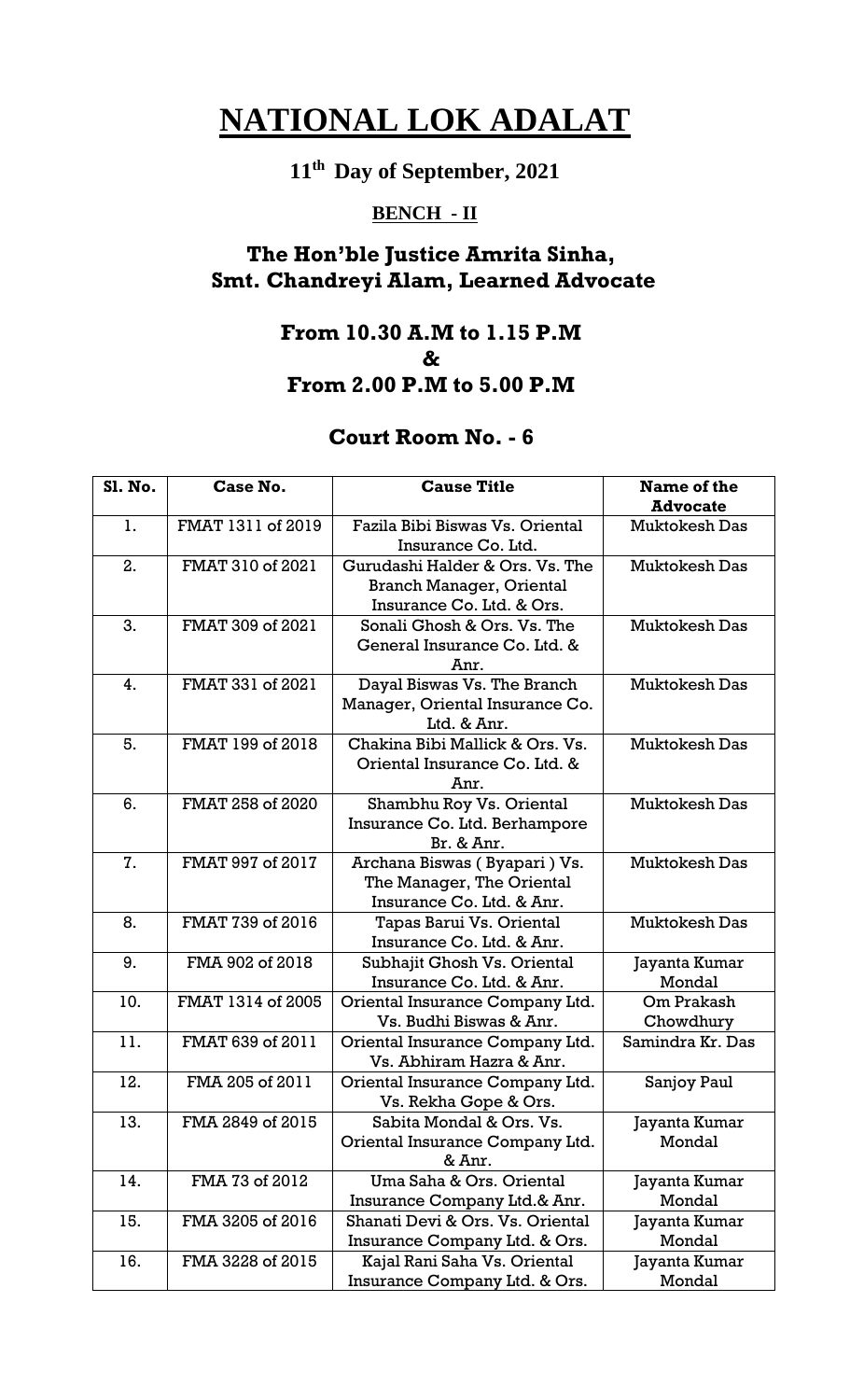| 17. | FMAT 687 of 2016  | Ashura Bibi & Ors. Vs. Oriental                                  | Jayanta Kumar<br>Mondal |
|-----|-------------------|------------------------------------------------------------------|-------------------------|
| 18. | FMAT 1124 of 2011 | Insurance Company Ltd. & Anr.<br>Nadira & Anr. Vs. Oriental      | Jayanta Kumar           |
|     |                   | Insurance Company Ltd. & Anr.                                    | Mondal                  |
| 19. | FMA 583 of 2020   | Minor Anurag Sarkhel & Anr. Vs.                                  | Jayanta Kumar           |
|     |                   | Oriental Insurance Company Ltd.                                  | Mondal                  |
|     |                   | & Ors.                                                           |                         |
| 20. | FMAT 108 of 2009  | Rabena Khatun & Ors. Vs.                                         | Jayanta Kumar           |
|     |                   | Swapna Mukherjee & Anr.                                          | Mondal                  |
| 21. | FMA 2251 of 2013  | Rubi Khatun & Anr. Vs. Oriental<br>Insurance Company Ltd. & Ors. | Jayanta Kumar<br>Mondal |
| 22. | FMAT 421 of 2011  | Yasmin Begum & Ors. Vs.                                          | Jayanta Kumar           |
|     |                   | Oriental Insurance Company Ltd.                                  | Mondal                  |
|     |                   | & Anr.                                                           |                         |
| 23. | FMAT 1032 of 2010 | Ratan Kar & Anr. Vs. Oriental                                    | Krishanu Banik          |
|     |                   | Insurance Company Ltd. & Anr.                                    |                         |
| 24. | FMAT 954 of 2013  | Anju Bibi & Anr. Vs. Oriental                                    | Krishanu Banik          |
|     |                   | Insurance Company Ltd. & Anr.                                    |                         |
| 25. | FMA 542 of 2010   | Md. Karim Box Vs. Oriental                                       | Krishanu Banik          |
|     |                   | Insurance Company Ltd. & Anr.                                    |                         |
| 26. | FMAT 751 of 2012  | Rita Roy & Ors. Vs. Oriental<br>Insurance Company Ltd. & Anr.    | Krishanu Banik          |
| 27. | FMA 232 of 2010   | Jiban Chatterjee & Anr. Vs.                                      | Sanchita Ghosh          |
|     |                   | <b>Oriental Insurance Company</b>                                |                         |
|     |                   | Ltd.& Anr.                                                       |                         |
| 28. | FMA 1043 of 2015  | Rajlakshi Dinda & Ors. Vs.                                       | Krishanu Banik          |
|     |                   | Oriental Insurance Company Ltd.                                  |                         |
|     |                   | & Ors.                                                           |                         |
| 29. | FMA 12 of 2005    | Asima Jana & Ors. Vs. Oriental<br>Insurance Company Ltd.         | Krishanu Banik          |
| 30. | FMAT 965 of 2017  | Keya Das @ Keya Chakraborty &                                    | Krishanu Banik          |
|     |                   | Anr. Vs. Oriental Insurance                                      |                         |
|     |                   | Company Ltd. & Ors.                                              |                         |
| 31. | FMAT 837 of 2014  | Kalpana Das & Anr. Vs. Oriental                                  | Krishanu Banik          |
|     |                   | Insurance Company Ltd. & Anr.                                    |                         |
| 32. | FMA 435 of 2011   | Smt. Sulekha Rao & Anr. Vs.                                      | Krishanu Banik          |
|     |                   | Oriental Insurance Company Ltd.                                  |                         |
|     |                   | & Ors.                                                           |                         |
| 33. | FMA 662 of 2012   | Jahanara Begum & Ors. Vs.<br>Oriental Insurance Company Ltd.     | Krishanu Banik          |
|     |                   | & Anr.                                                           |                         |
| 34. | FMA 1284 of 2008  | Jyotsna Das Bairagya & Ors. Vs.                                  | Sanchita Ghosh          |
|     |                   | Oriental Insurance Company Ltd.                                  |                         |
|     |                   | & Anr.                                                           |                         |
| 35. | FMA 338 of 2009   | Md. Sakir Hossain Vs. Oriental                                   | Krishanu Banik          |
|     |                   | Insurance Company Ltd. & Anr.                                    |                         |
| 36. | FMA 2457 of 2005  | Kanchani Ghosh Vs. Oriental                                      | Krishanu Banik          |
| 37. | FMAT 984 of 2006  | Insurance Company Ltd.<br>Aloka Sardar & Ors. Vs. Oriental       | Krishanu Banik          |
|     |                   | Insurance Company Ltd.                                           |                         |
| 38. | FMA 749 of 2008   | Biswajit Mallick Vs. Oriental                                    | Sanchita Ghosh          |
|     |                   | Insurance Company Ltd. & Anr.                                    |                         |
| 39. | FMA 3377 of 2016  | Taju Bibi & Anr. Vs. Divisional                                  | Krishanu Banik          |
|     |                   | Manager, Oriental Insurance                                      |                         |
|     |                   | Company Ltd.                                                     |                         |
| 40. | FMA 490 of 2009   | Mst. Golajan Bibi & Anr. Vs.                                     | Krishanu Banik          |
|     |                   | Oriental Insurance Company Ltd.<br>& Anr.                        |                         |
|     |                   |                                                                  |                         |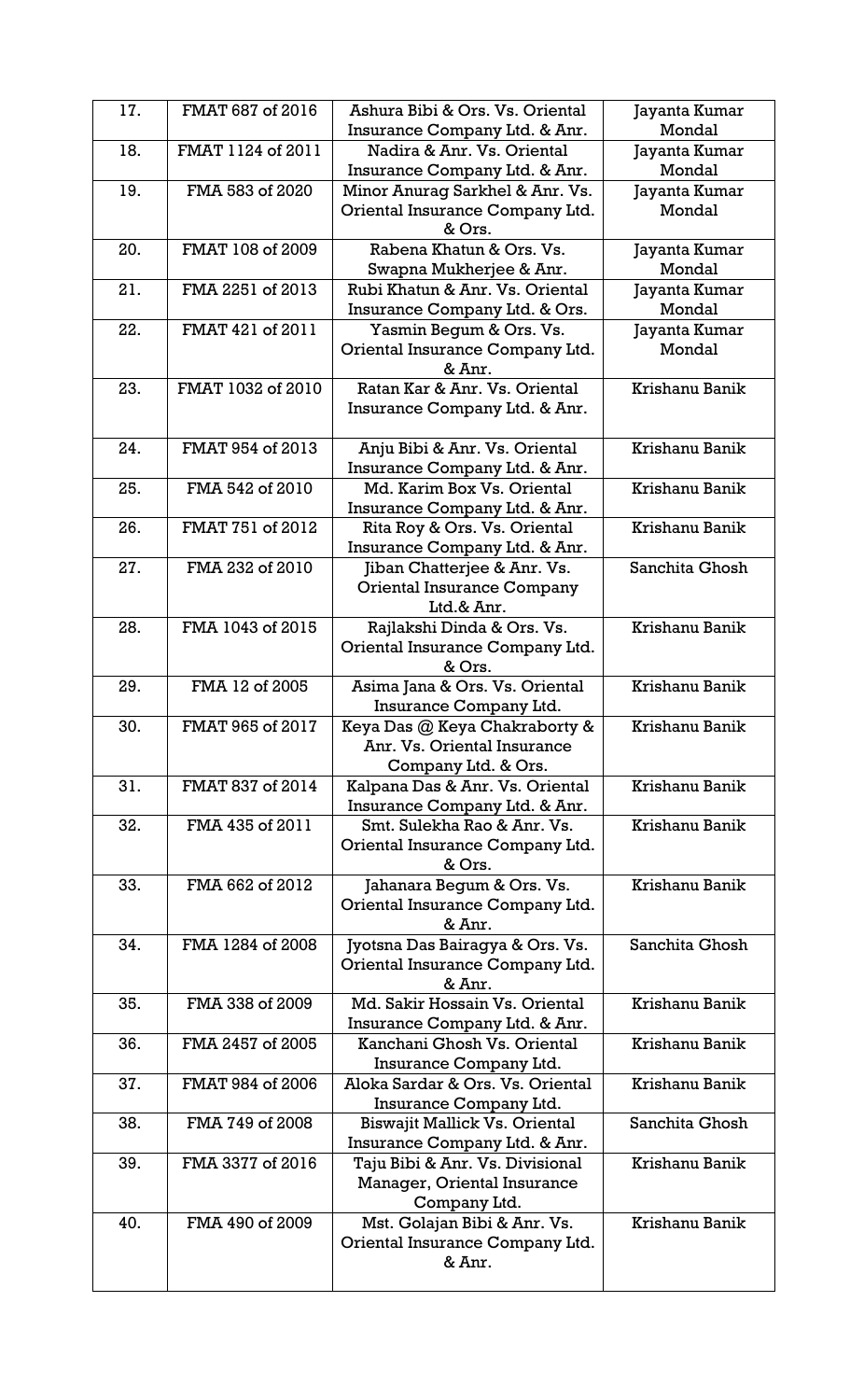| 41. | FMA 930 of 2005                     | Chumku @ Chumka Hansda &<br>Ors. Vs. Oriental Insurance<br>Company Ltd.            | Krishanu Banik          |
|-----|-------------------------------------|------------------------------------------------------------------------------------|-------------------------|
| 42. | FMA 295 of 2014                     | Gita Bouri & Ors. Vs. Oriental<br>Insurance Company Ltd. & Anr.                    | Krishanu Banik          |
| 43. | FMA 424 of 2018                     | Biswajit Kayal Vs. Oriental<br>Insurance Company Ltd. & Anr.                       | Krishanu Banik          |
| 44. | FMAT 1112 of 2015                   | Animesh Das & Anr. Vs. Oriental<br>Insurance Company Ltd. & Anr.                   | Krishanu Banik          |
| 45. | FMAT 1034 of 2012                   | Debashis Soren & Anr. Vs.<br>Oriental Insurance Company<br>Ltd.& Ors.              | Rishanu Banik           |
| 46. | FMAT 1258 of 2012                   | Dipali Ballav & Ors. Vs. Oriental<br>Insurance Company Ltd. & Anr.                 | Krishanu Banik          |
| 47. | FMA 696 of 2011                     | Rosina Begam & Anr. Vs. Oriental<br>Insurance Company Ltd. & Anr.                  | Krishanu Banik          |
| 48. | FMA 1759 of 2015                    | Anusila Jana & Ors. Vs. Oriental<br>Insurance Company Ltd. & Anr.                  | Krishanu Banik          |
| 49. | FMAT 227 of 2013                    | Chitta Tantubai & Ors. Vs.<br>Oriental Insurance Company Ltd.<br>& Ors.            | Krishanu Banik          |
| 50. | FMA 1793 of 2014                    | Alpana Mukhopadhyay & Anr.<br>Vs. Oriental Insurance Company<br>Ltd. & Anr.        | Krishanu Banik          |
| 51. | FMA 2004 of 2001                    | Smt. Sanfa Devi & Ors. Vs.<br>Oriental Insurance Company Ltd.                      | Krishanu Banik          |
| 52. | FMA 1456 of 2014                    | Oriental Insurance Co. Ltd. Vs.<br>Anowar Ansari & Anr.                            | Parimal Kumar<br>Pahiri |
| 53. | FMA 258 of 2012                     | Oriental Insurance Co. Ltd. Vs.<br>Basudev Ghosh & Anr.                            | Hasi Saha               |
| 54. | FMA 458 of 2011                     | Renuka Bewa & Ors. Vs. Oriental<br>Insurance Co. Ltd. & Anr.                       | Jayanta Banerjee        |
| 55. | FMA 861 of 2012                     | Oriental Insurance Co. Ltd. Vs.<br>Krishna Datta & Ors.                            | Sanjay Paul             |
| 56. | FMAT-186 of 2016                    | Bajaj Allianz General Insurance<br>Co. Ltd. Vs Putul Patra & Ors.                  | Mr. Rajesh Singh        |
| 57. | FMAT-660 of 2017                    | Bajaj Allianz General Insurance<br>Company Ltd. Vs. Sarogi Das &<br>Ors            | Rajesh Singh            |
| 58. | FMA 2212 of 2016                    | Renuka Paik & Ors. Vs. Bajaj<br>Allianz G.I Co. Ltd. & Ors.                        | Jayanta Kr. Mandal      |
| 59. | FMAT 1277 of 2018                   | Monoyara Bibi Vs. Bajaj Allianz<br>General Insurance Co. Ltd. &<br>Anr.            | Jayanta Kumar<br>Mandal |
| 60. | FMAT 132 of 2021<br>FMA 492 of 2021 | Smt. Tharu & Ors. Vs Bajaj Allianz<br>General Insurance Company<br>Limited         | Jayanta Kumar<br>Mondal |
| 61. | FMAT 564 of 2019                    | Bhupati Fadikar Vs. Bajaj Allianz<br>G.I Co. Ltd. & Anr.                           | Amit Ranjan Roy         |
| 62. | FMAT 1354 of 2017                   | Biroja Kanta Barman vs Bajaj                                                       |                         |
| 63. | FMAT 324 of 2021                    |                                                                                    | Saidur Rahaman          |
|     | FMA 670 of 2021                     | Mafuja Bibi & Anr. Vs. Bajaj<br>Allianz General Insurance Co.<br>Ltd. & Anr.       |                         |
| 64. | FMAT 430 of 2021                    | Mithu Jana & Ors. vs. Bajaj Allianz<br>General Insurance Company<br>Limited & Anr. | Amit Ranjan Roy         |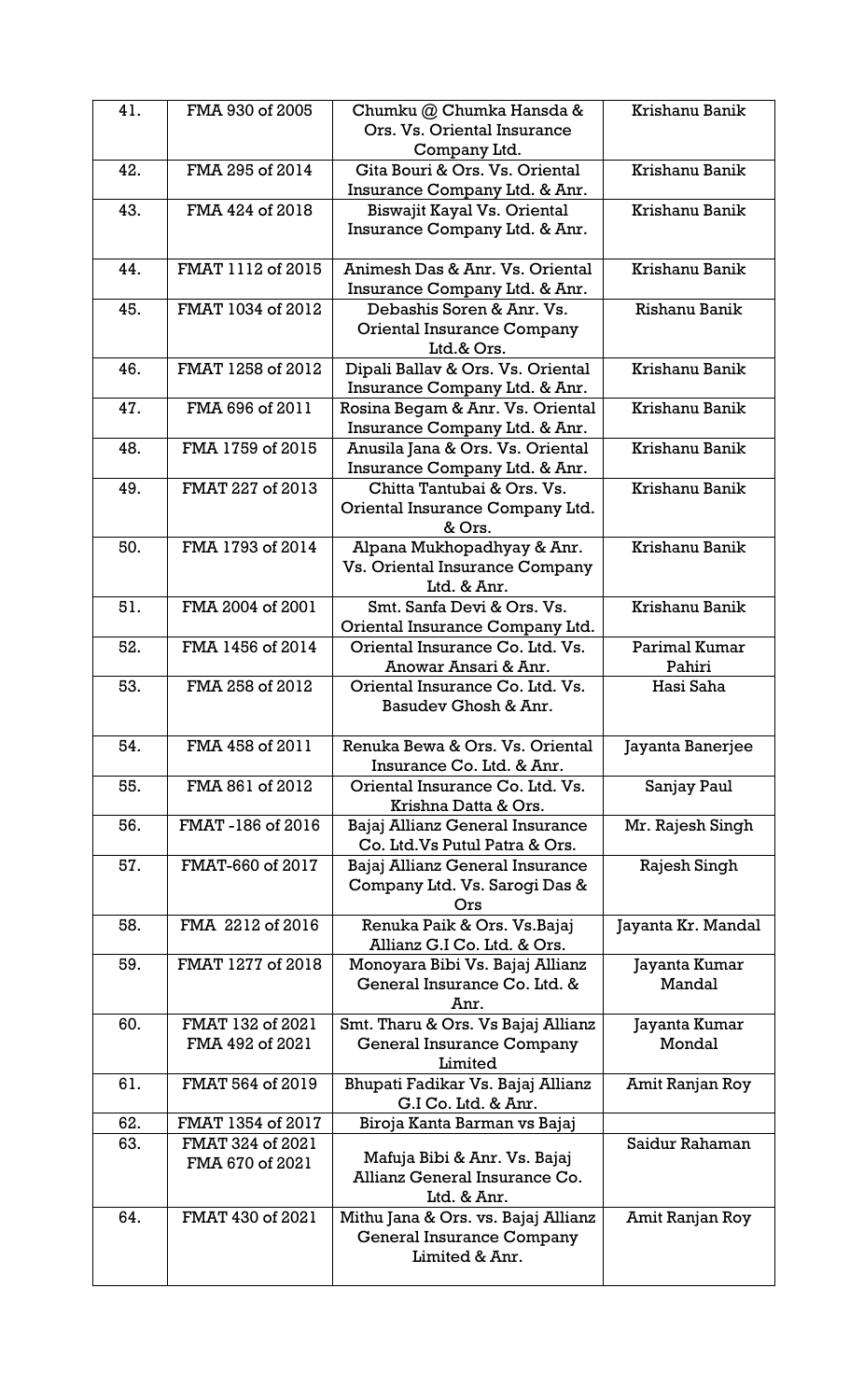| 65. | FMA 2331 of 2016                     | Bajaj Allianz General Insurance<br>Company Limited Vs. Maya<br>Porey                         | Rajesh Singh            |
|-----|--------------------------------------|----------------------------------------------------------------------------------------------|-------------------------|
| 66. | FMAT 219 of 2017                     | Bajaj Allianz General Insurance<br>Co. Ltd. Vs. Nilima Sangram &<br>Ors.                     | Rajesh Singh            |
| 67. | FMA 2739 of 2016                     | Santosh Thapa & Anr. Vs. Bajaj<br><b>Allianz General Insurance</b><br>Company Limited & Anr. | Rakib Hussain           |
| 68. | FMAT 473 of 2021                     | Dali das @ Doli Das & Ors. Bajaj<br>Allianz General Insurance Co.<br>Ltd. & Ors.             | Jayanta Banerjee        |
| 69. | FMAT 980 of 2018                     | Surojit Ghorai & Ors. Vs. Bajaj<br>Allianz General Insurance Co.<br>Ltd. & Anr.              | Ashique Mondal          |
| 70. | FMAT 1257 of 2019                    | Jamuna Biswas Vs. Bajaj Allianz<br>General insurance Co. Ltd. &<br>Anr.                      | <b>Ashique Mondal</b>   |
| 71. | FMAT 356 of 2019                     | Reliance General Insurance Co.<br>Ltd. Vs. Md. Amirul Islam & Anr.                           | <b>KKDas</b>            |
| 72. | FMAT 1295 of 2019<br>FMA 237 of 2021 | Abdul Rahaman @ Rahaman<br>Mondal vs. Reliance General<br>Insurance                          | Rajdeep<br>Bhattacharya |
| 73. | FMAT 494 of 2020                     | Reliance General Insurance Co.<br>Ltd. Vs. Sandhya Das & Ors.                                | <b>KKDas</b>            |
| 74. | FMAT 401 of 2019                     | Reliance General Insurance Co.<br>Ltd. Vs. Safikul Alam & Anr.                               | <b>KKDas</b>            |
| 75. | FMA 2549 of 2014                     | Reliance General Insurance Co.<br>Ltd. Vs. Kakali Mistry & Ors.                              | <b>KKDas</b>            |
| 76. | FMA 39 of 2019                       | Reliance General Insurance Co.<br>Ltd. Vs. Bali Ram Rai & Anr.                               | <b>KKDas</b>            |
| 77. | FMAT 90 of 2021<br>FMA 297 of 2021   | Anita Saha & Ors. Vs. Reliance<br>General Insurance Co. Ltd.                                 | Jayanta Banerjee        |
| 78. | FMAT 765 of 2012                     | Abdul Hamid @ Md. Abdul<br>Hamid Vs. Reliance General<br>Insurance Co. Ltd. & Anr.           | Jayanta Banerjee        |
| 79. | FMAT 1269 of 2019                    | Jayanti Halder & Ors. Vs.<br>Reliance General insurance Co.<br>Ltd. & Anr.                   | Subhankar Mondal        |
| 80. | FMA 523 of 2018                      | Reliance General insurance Co.<br>Ltd. Vs. Janardan Mishra & Anr.                            | <b>KKDas</b>            |
| 81. | FMA 2711 of 2016                     | Poli Biswas (Mitra) & Ors. Vs.<br>Future Generali India Insurance<br>Co. Ltd. & Anr.         | Krishanu Banik          |
| 82. | MAT 94 of 2019                       | Monomay Chakraborty Vs. D.M,<br>Purba Bardhaman & Ors.                                       | Amir Safique Molla      |
| 83. | FMA 2629 of 2015                     | <b>ICICI</b> Lombard General<br>Insurance Co. Ltd. Vs. Abhinaba<br>Sinha @ Singha & Anr.     | Parimal Kumar<br>Pahari |
| 84. | FMAT 421 of 2021                     | Farida Khatun Begam & Ors. Vs.<br>Magma HDI General Insurance<br>Co. & Anr.                  | Saidur Rahaman          |
| 85. | FMA 1777 of 2018                     | <b>Bharti AXA General Insurance</b><br>Co. Ltd. Vs. Rohit Tamret & Anr.                      | <b>KKDas</b>            |
| 86. | FMA 213 of 2021                      | <b>ICICI</b> Lombard General<br>Insurance Co. Ltd. Vs. Anjali Pal<br>& Ors.                  | Parimal Kumar<br>Pahari |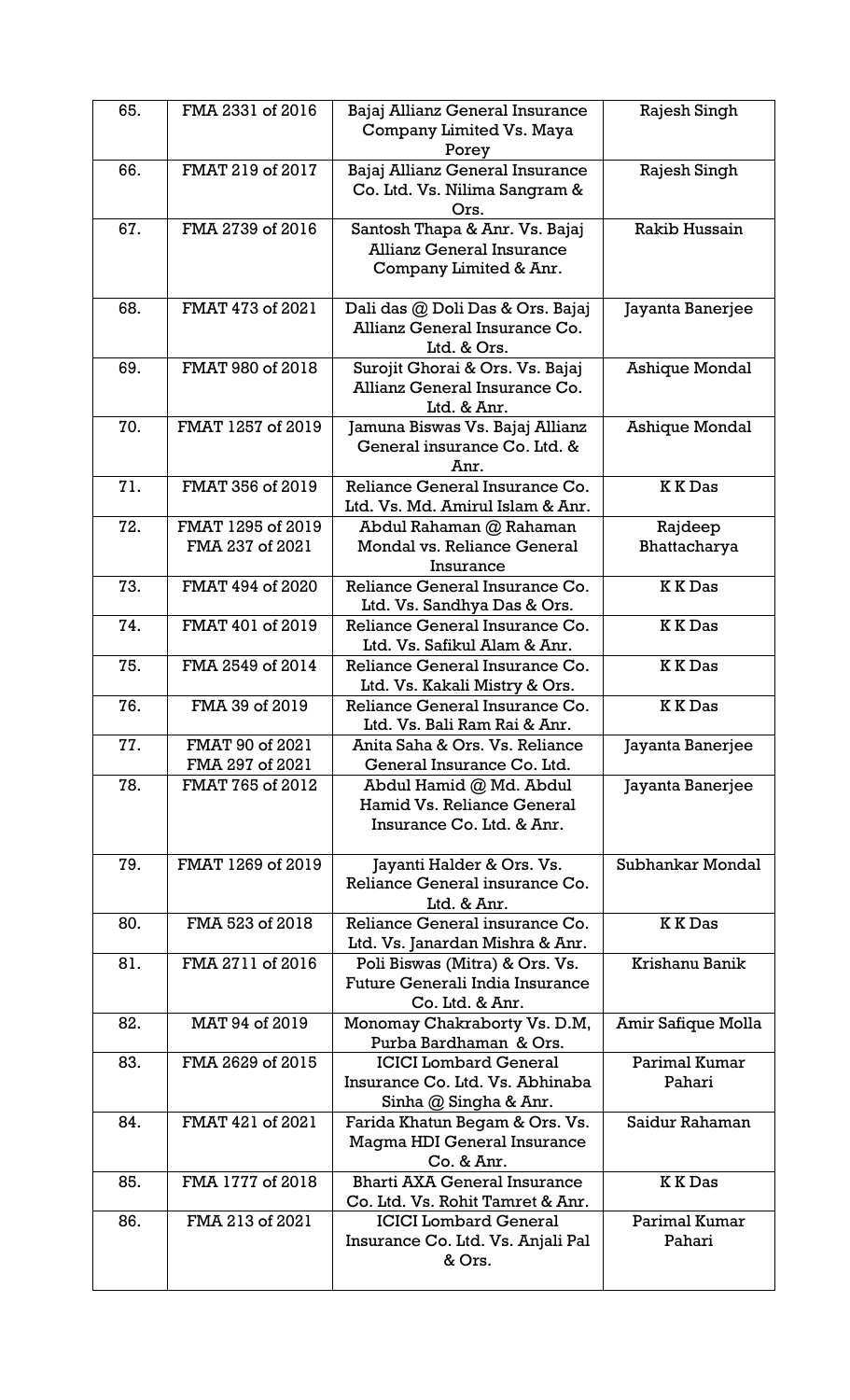| 87. | FMAT 10 of 2020                    | Chinmoy Biswas & Ors. Vs.<br><b>HDFC ERGO General Insurance</b>                 | Krishanu Banik         |
|-----|------------------------------------|---------------------------------------------------------------------------------|------------------------|
|     |                                    | Co. Ltd. & Anr.                                                                 |                        |
| 88. | WP 14023(w) of<br>2011             | Manju Dey Vs. State of West<br>Bengal & Ors.                                    | Jakir Hossain          |
| 89. | FMA 58 of 2016                     | <b>ICICI Lombard General</b><br>Insurance Co. Ltd. Vs. Mithu<br>Tarafdar & Ors. | Sayak Majumder         |
| 90. | FMAT 522 of 2021                   | Future General India Insurance<br>Co. Ltd. Vs. Priya Soren & Ors.               | Sucharita pal          |
| 91. | FMAT 86 of 2019                    | Bharti Axa General Insurance<br>Co. Ltd. Vs. Dilip Roy & Anr.                   | K K Das                |
| 92. | FMAT 583 of 2018<br>COT 71 of 2018 | Cholamandalam MS General<br>Insurance Co. Ltd. Vs. Smt.<br>Ratnamaya Rai & Ors. | S Mukherjee            |
| 93  | FMAT 99 of 2013                    | Reliance General Insurance Co.<br>Ltd. Vs. Anjuma Begum & Ors.                  | K K Das                |
| 94. | FMAT 537 of 2020                   | Sourav Debnath Vs. Bajaj Allianz<br>General Insurance Co. Ltd. & Anr.           | Sandip<br>Bandopadhyay |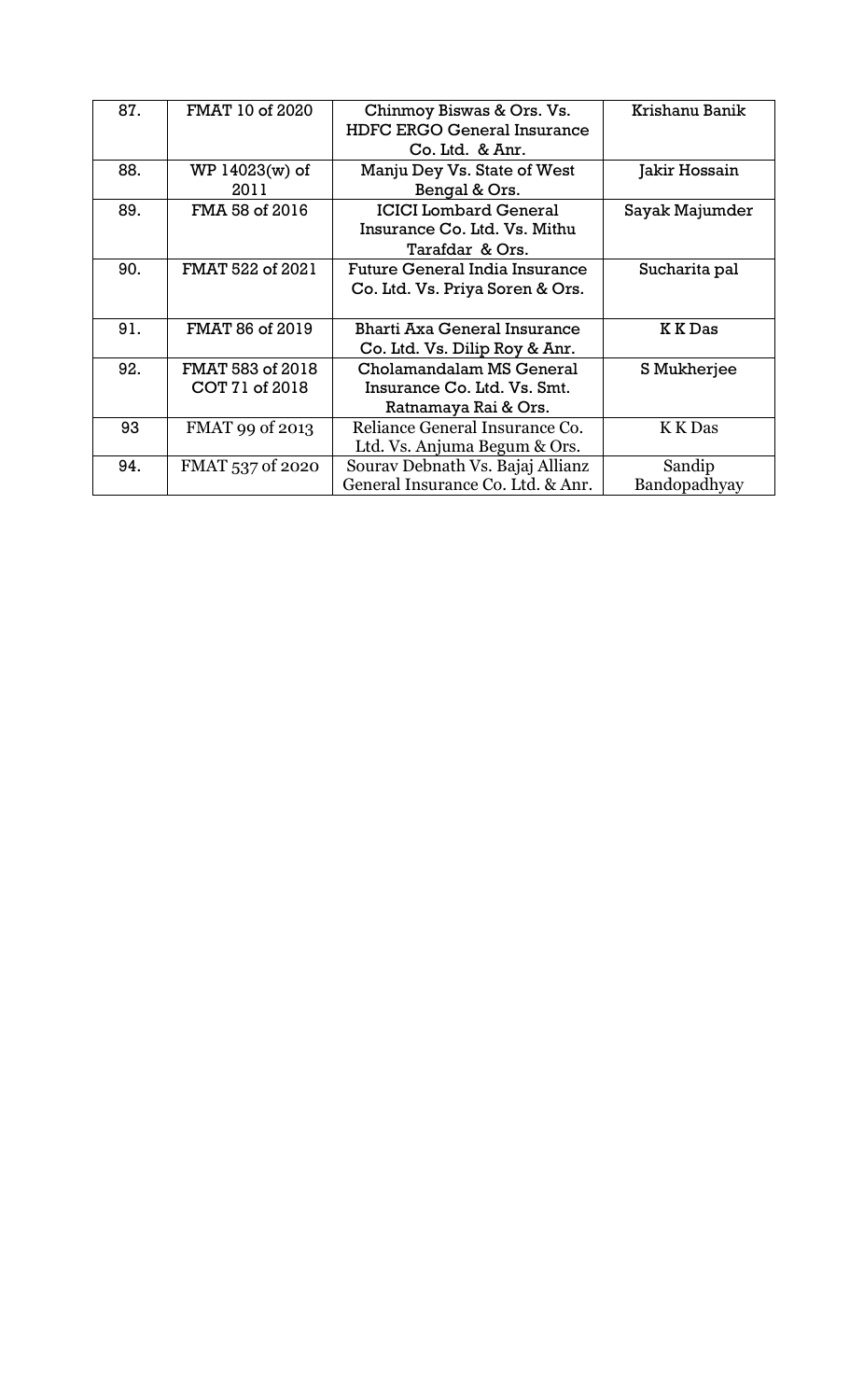# **11th Day of September, 2021**

# **BENCH - III**

## **The Hon'ble Justice Avijit Gangopadhyay Sri Paritosh Sinha, Learned Advocate**

#### **From 10.30 A.M to 1.15 P.M & From 2.00 P.M to 5.00 P.M**

| <b>S1. No.</b> | Case No.                             | <b>Cause Title</b>                                                                  | Name of the<br><b>Advocate</b> |
|----------------|--------------------------------------|-------------------------------------------------------------------------------------|--------------------------------|
| 1.             | FMAT 1262 of 2019<br>FMA 663 of 2021 | Shila Chatterjee & Anr. Vs.<br>New India Assurance Co. Ltd. &<br>Anr.               | Saidur Rahaman                 |
| 2.             | FMAT 1204 of 2014                    | Rita Purkait & Anr. Vs. New India<br>Assurance Co. Ltd. & Ors.                      | Jayanta Kumar<br>Mondal        |
| 3.             | FMA 1443 of 2013                     | New India Assurance Co. Ltd Vs.<br>Helaram Pal & Ors.                               | Sanjoy Paul                    |
| 4.             | FMAT 1087 of 2016                    | Amita Roy Vs. New India<br>Assurance Co. Ltd & Ors.                                 | Jayanta Kumar<br>Mondal        |
| 5.             | FMAT 383 of 2017<br>FMA 181 of 2021  | Sabeda Bibi & Ors. Vs. New India<br>Assurance Co. Ltd & Anr.                        | Jayanta Kumar<br>Mondal        |
| 6.             | FMA 1226 of 2011                     | Bhagabati Ghosh & Ors. Vs. New<br>India Assurance Co. Ltd & Anr.                    | Jayanta Kumar<br>Mondal        |
| 7.             | FMAT 263 of 2018                     | Salema Bibi dafadar & Anr. Vs.<br>New India Assurance Co. Ltd &<br>Anr.             | Jayanta Kumar<br>Mondal        |
| 8.             | FMAT 1276 of 2019<br>FMA 222 of 2021 | Angur Kundu Vs. New India<br>Assurance Co. Ltd & Anr.                               | Jayanta Kumar<br>Mondal        |
| 9.             | FMA 416 of 2019                      | Asfar Sk. @ Asraf Sk. & Anr. Vs.<br>New India Assurance Co. Ltd &<br>Ors.           | Sima Ghosh                     |
| 10.            | FMA 546 of 2014                      | Goutam Goswami Vs. New India<br>Assurance Co. Ltd & Anr.                            | Amit Ranjan Roy                |
| 11.            | FMAT 271 of 2008                     | Sonali Das & Ors. Vs. New India<br>Assurance Co. Ltd & Ors.                         | Sanchita Ghosh                 |
| 12.            | FMA 575 of 2018                      | Sabita Jadab & Ors. Vs. New India<br>Assurance Co. Ltd & Anr.                       | Jayanta Kumar<br>Mondal        |
| 13.            | FMA 1278 of 2012                     | Saraswati Dey & Ors. Vs. New<br>India Assurance Co. Ltd & Anr.                      | Jayanta Kumar<br>Mondal        |
| 14.            | FMAT 1123 of 2011                    | Kamrun & Ors. Vs. New India<br>Assurance Co. Ltd & Anr.                             | Jayanta Kumar<br>Mondal        |
| 15.            | FMA 854 of 2012                      | Manju Sarkar & Anr. Vs. New<br>India Assurance Co. Ltd & Anr.                       | Jayanta Kumar<br>Mondal        |
| 16.            | FMA 3830 of 2016                     | Jalal Molla @ Jalal Uddin Molla &<br>Anr. Vs. New India Assurance Co.<br>Ltd & Anr. | Jayanta Kumar<br>Mondal        |
| 17.            | FMAT 1119 of 2016                    | Dipali Baidya & Ors. New India<br>Assurance Co. Ltd & Anr.                          | Jayanta Kumar<br>Mondal        |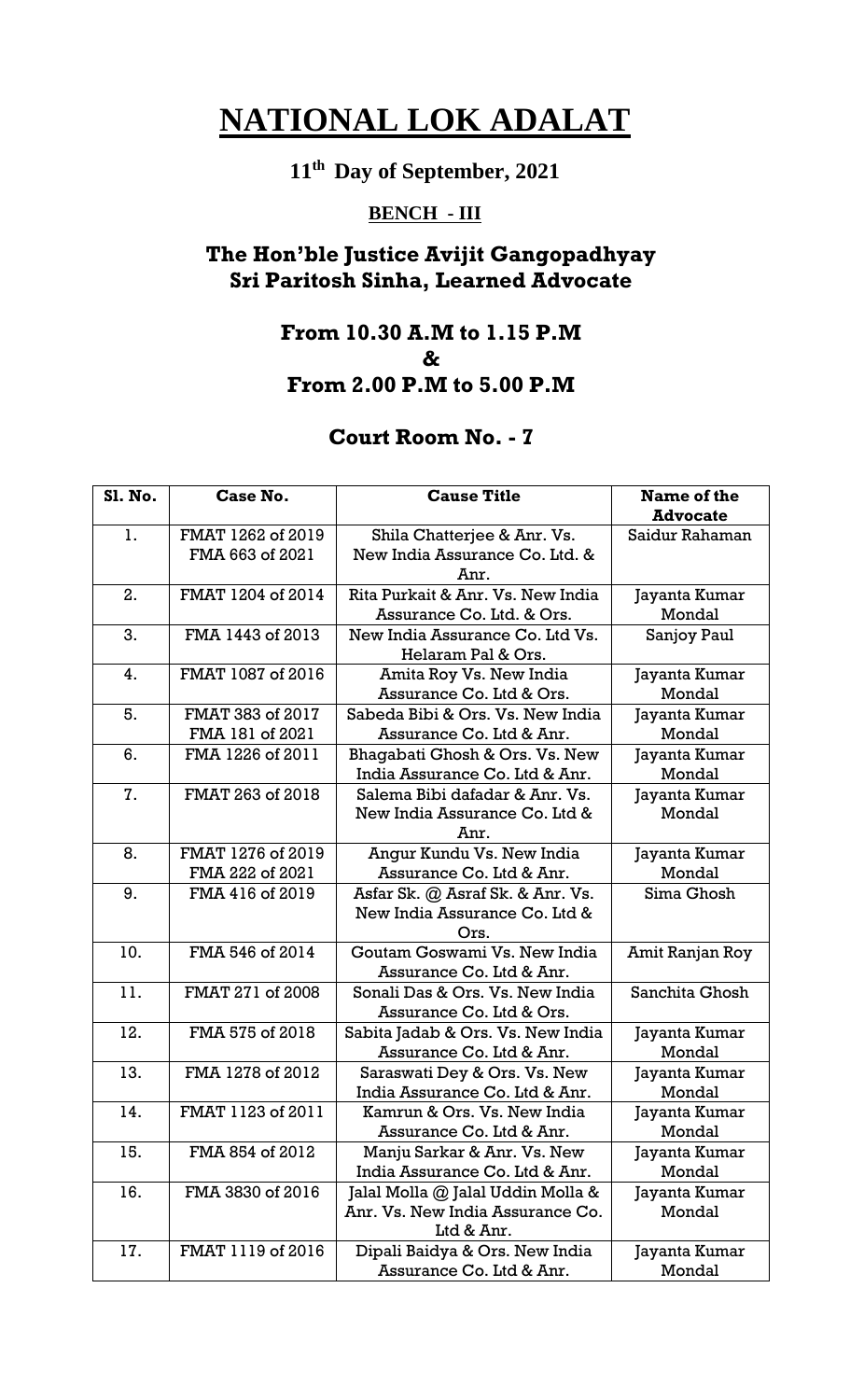| 18. | FMA 1103 of 2008                                     | Dhiren Sarkar Vs. New India<br>Assurance Co. Ltd                          | Amit Ranjan Roy           |
|-----|------------------------------------------------------|---------------------------------------------------------------------------|---------------------------|
| 19. | FMA 97 of 2002                                       | Bhagabati Malik & Ors. Vs. New<br>India Assurance Co. Ltd                 | Krishanu Banik            |
| 20. | FMAT 1651 of 2008                                    | Mita Roy Vs. New India<br>Assurance Co. Ltd                               | <b>Record Not Found</b>   |
| 21. | FMAT 781 of 2008                                     | Radha Rai Maity & Ors. Vs. United<br>India Insurance Co. Ltd. & Ors.      | Sanchita Ghosh            |
| 22. | FMAT 1265 of 2003                                    | Joygan Nisa Bibi & Anr. Vs. New<br>India Assurance Co. Ltd                | Krishanu Banik            |
| 23. | FMAT 1154 of 2019                                    | New India Assurance Co. Ltd Vs.<br>Rumi Mistry & Ors.                     | Sucharita Paul            |
| 24. | FMAT 78 of 2010                                      | Rina Mallick & Ors. Vs. The D.M &<br>Anr.                                 | Sanat Kumar<br>Mallick    |
| 25. | FMAT 515 of 2020                                     | Sefali Roy & Ors. Vs. New India<br>Assurance Co. Ltd & Anr.               | Sandip<br>Bandopadhyay    |
| 26. | FMAT 192 of 2021                                     | Jashobala Roy & Ors. New India<br>Assurance Co. Ltd & Anr.                | Sandip<br>Bandopadhyay    |
| 27. | FMAT 196 of 2021                                     | Uma Mukherjee (Ghosh) & Anr.<br>Vs. New India Assurance Co. Ltd<br>& Anr. | Sandip<br>Bandopadhyay    |
| 28. | FMA 2354 of 2005                                     | Prafulla Kumar Bhakta & Ors. Vs.<br>New India Assurance Co. Ltd           | Krishanu Banik            |
| 29. | FMA 491 of 2020                                      | New India Assurance Co. Ltd Vs.<br>Basanti Devi & Ors.                    | Sanjoy Paul               |
| 30. | FMAT 585 of 2020                                     | Manti Nunia & Anr. Vs. New India<br>Assurance Co. Ltd & Anr.              | Subhankar<br>Mondal       |
| 31. | FMAT 670 of 2014<br>FMA 355 of 2021                  | Debashree Mukherjee & Ors. Vs.<br>New India Assurance Co. Ltd &<br>Anr.   | Subhas Chandra<br>Hajra   |
| 32. | FMAT 1541 of 2012<br>FMA 4345 of 2015                | New India Assurance Co. Ltd Vs.<br>Archana Dey & Ors.                     | Parimal Kumar<br>Pahari   |
| 33. | FMA 630 OF 2012                                      | New India Assurance Co. Ltd Vs.<br>Jharna Denki & Ors.                    | Parimal Kumar<br>Pahari   |
| 34. | FMA 405 of 2009                                      | New India Assurance Co. Ltd Vs.<br>Bandana Ghatak & Ors.                  | K K Das                   |
| 35. | FMA 178 of 2012                                      | New India Assurance Co. Ltd Vs.<br>Tuni Sarkar & Ors.                     | Parimal Kumar<br>Pahari   |
| 36. | FMA 1798 of 2014<br>CAN 01 of 2021<br>CAN 02 of 2021 | New India Assurance Co. Ltd Vs.<br>Bakul Kesh & Ors.                      | <b>KKDas</b>              |
| 37. | FMAT 1556 of 2012                                    | New India Assurance Co. Ltd Vs.<br>Jhuma Kundu & Ors.                     | Soumendra Nath<br>Ganguly |
| 38. | FMAT 206 of 2013<br>FMA 964 of 2013                  | New India Assurance Co. Ltd. Vs.<br>Sashwati Chatterjee & Ors.            | Parimal Kumar<br>Pahari   |
| 39. | FMAT 1092 of 2016<br>FMA 765 of 2021                 | New India Assurance Co. Ltd Vs.<br>Basanti Gorain & Ors.                  | Rajesh Singh              |
| 40. | FMA 1570 of 2015                                     | New India Assurance Co. Ltd Vs.<br>Giridhari Majhi & Anr.                 | Rajesh Singh              |
| 41. | FMA 995 of 2016                                      | New India Assurance Co. Ltd Vs.<br>Pari Rani Rana & Ors.                  | Rajesh Singh              |
| 42. | FMA 481 of 2012                                      | New India Assurance Co. Ltd Vs.<br>Rabin Purkayet & Anr.                  | Rajesh Singh              |
| 43. | FMA 1117 of 2012                                     | New India Assurance Co. Ltd Vs.<br>Sridam Mondal & Anr.                   | Rajesh Singh              |
| 44. | FMAT 1305 of 2010                                    | New India Assurance Co. Ltd Vs.<br><b>Khitish Mondal</b>                  | Rajesh Singh              |
| 45. | FMA 871 of 2012                                      | Tamirannesa Bibi & Ors. Vs. New<br>India Assurance Co. Ltd & Ors.         | Krishanu Banik            |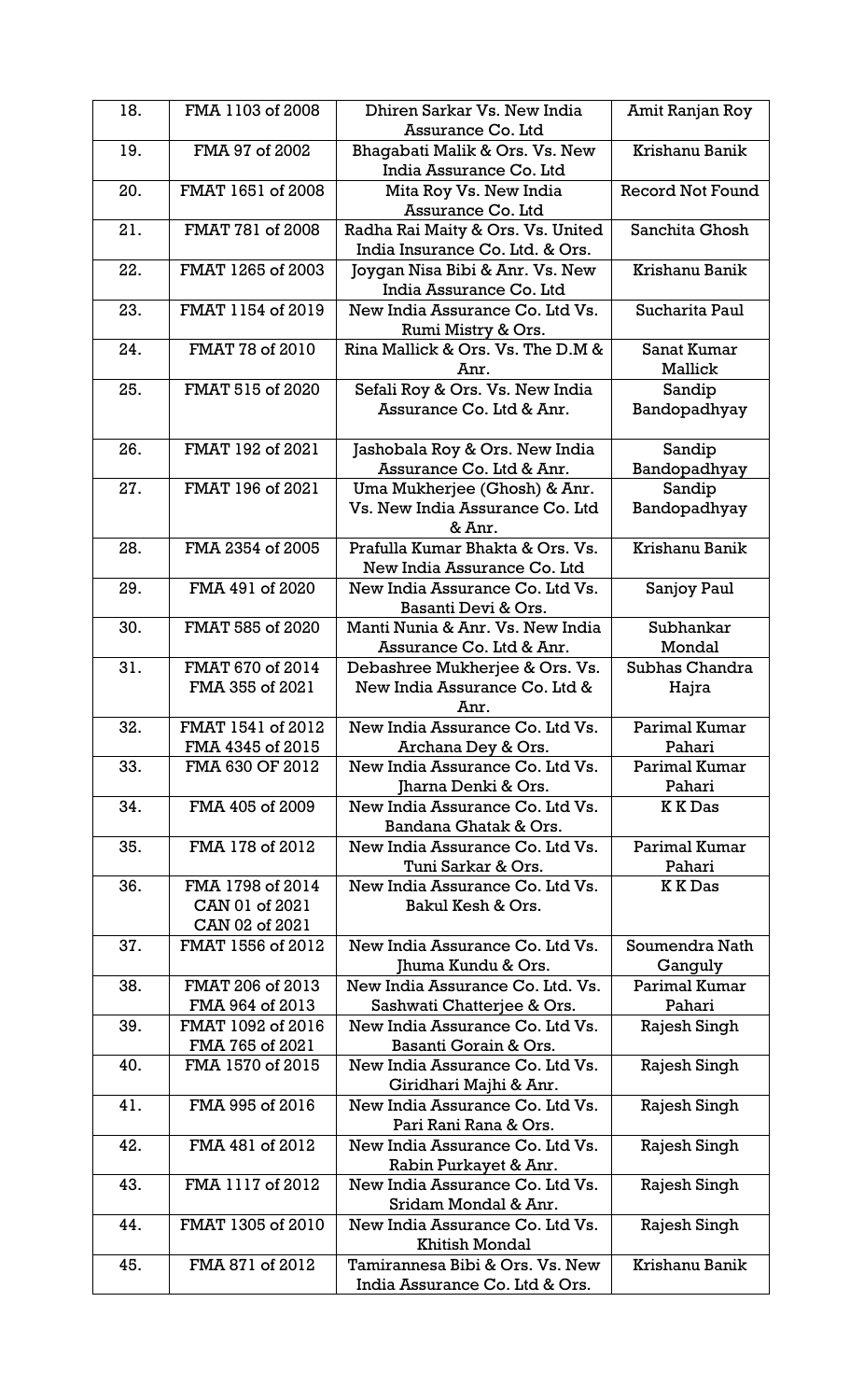| 46. | FMA 1505 of 2011  | Manija Molla & Ors. Vs. New      | Krishanu Banik       |
|-----|-------------------|----------------------------------|----------------------|
|     |                   | India Assurance Co. Ltd & Anr.   |                      |
| 47. | FMAT 475 of 2009  | Sarita Sharma & Ors. Vs. New     | Krishanu Banik       |
|     |                   | India Assurance Co. Ltd & Anr.   |                      |
| 48. | FMA 849 of 2009   | Saikat Sen Vs. New India         | Sanchita Ghosh       |
|     |                   | Assurance Co. Ltd & Anr.         |                      |
| 49. | FMA 373 of 2008   | Kanali Bouri Vs. New India       | Sanchita Ghosh       |
|     |                   | Assurance Co. Ltd & Anr.         |                      |
| 50. | FMAT 950 of 2009  | Imtiaz Hussain Vs. New India     | Purna Ch. Maity      |
|     |                   | Assurance Co. Ltd & Anr.         |                      |
| 51. | FMAT 760 of 2010  | Madhusudhan Chowdhury Vs.        | Jayanta Kumar        |
|     |                   | New India Assurance Co. Ltd &    | Mondal               |
|     |                   | Anr.                             |                      |
| 52. | FMAT 3723 of 2006 | Swarnamoyee Acharya & Anr. Vs.   | Jayanta Kumar        |
|     |                   | New India Assurance Co. Ltd      | Mondal               |
| 53. | FMA 770 of 2006   | Sambhu Nandi Vs. New India       | Jayanta Kumar        |
|     |                   | Assurance Co. Ltd                | Mondal               |
| 54. | FMAT 128 of 2020  | Koyela Nandy Vs. New India       | Saidur Rahaman       |
|     | FMA 65 of 2021    | Assurance Co. Ltd                |                      |
| 55. | FMAT 836 of 2015  | Rampayari Devi Vs. New India     | Jayanta Kumar        |
|     |                   | Assurance Co. Ltd & Anr.         | Mondal               |
| 56. | FMAT 129 of 2012  | Md. Javed Vs. New India          | Jayanta Kumar        |
|     |                   | Assurance Co. Ltd & Anr.         | Mondal               |
| 57. | FMA 1081 of 2010  | Kalpana Neogi Vs. New India      | Jayanta Kumar        |
|     |                   | Assurance Co. Ltd & Anr.         | Mondal               |
| 58. | FMA 1677 of 2019  | New India Assurance Co. Ltd Vs.  | Parimal Kumar        |
|     |                   | Tarulata Saha & Anr.             | Pahari               |
| 59. | FMA 925 of 2019   | New India Assurance Co. Ltd Vs.  | Parimal Kumar        |
|     |                   | Gosai Das Mondal & Anr.          | Pahari               |
| 60. | FMAT 396 of 2013  | New India Assurance Co. Ltd Vs.  | Parimal Kumar        |
|     |                   | Alpana Das & Ors.                | Pahari               |
| 61. | FMAT 39 of 2012   | New India Assurance Co. Ltd Vs.  | <b>KKDas</b>         |
|     | FMA 463 of 2012   | Pranati Chanda & Ors.            |                      |
| 62. | FMAT 326 of 2021  | Kusum Tarafder & Anr. Vs. New    | Muktokesh Das        |
|     |                   | India Assurance Co. Ltd & Anr.   |                      |
| 63. | FMAT 329 of 2021  | Tanuja Mondal & Ors. Vs. New     | <b>Muktokesh Das</b> |
|     |                   | India Assurance Co. Ltd & Anr.   |                      |
| 64. | FMAT 311 of 2021  | Lakshmi Rani Biswas & Anr. Vs.   | <b>Muktokesh Das</b> |
|     |                   | New India Assurance Co. Ltd &    |                      |
|     |                   | Anr.                             |                      |
| 65. | FMAT 543 of 2010  | New India Assurance Co. Ltd Vs.  | Parimal Kumar        |
|     | FMA 803 of 2010   | Santosh Sharma & Anr.            | Pahari               |
|     |                   |                                  |                      |
| 66. | FMAT 115 of 2020  | Shyamal Mondal @ Shyamal Kr.     | Saidur Rahaman       |
|     | FMA 124 of 2021   | Mondal Vs. New India Assurance   |                      |
|     |                   | Co. Ltd & Anr.                   |                      |
| 67. | FMA 763 of 2011   | Sunil Kr. Biswas Vs. New India   | Krishanu Banik       |
|     |                   | Assurance Co. Ltd & ors.         |                      |
| 68. | FMAT 1111 of 2014 | Gobinda Pal Vs. New India        | Krishanu Banik       |
|     |                   | Assurance Co. Ltd & Anr.         |                      |
| 69. | FMAT 402 of 2018  | Pranab Biswas Vs. New India      | Krishanu Banik       |
|     | FMA 719 of 2021   | Assurance Co. Ltd & Anr.         |                      |
| 70. | FMAT 1381 of 2017 | Goutam Roy Vs. Ashis             | S Maitra             |
|     |                   | Chakraborty & Anr.               |                      |
| 71. | FMA 1220 of 2011  | Julfuker Ali Vs. New India       | Jayanta Kumar        |
|     |                   | Assurance Co. Ltd. & Anr.        | Mondal               |
| 72. | FMAT 552 of 2008  | Nunbatia Debi & Ors. Vs. New     | Jayanta Kumar        |
|     |                   | India Assurance Co. Ltd. & Anr.  | Mondal               |
| 73. | FMAT 553 of 2008  | Serum Nisha & Ors. Vs. New India | Jayanta Kr.          |
|     |                   | Assurance Co. Ltd. & Anr.        | Mondal               |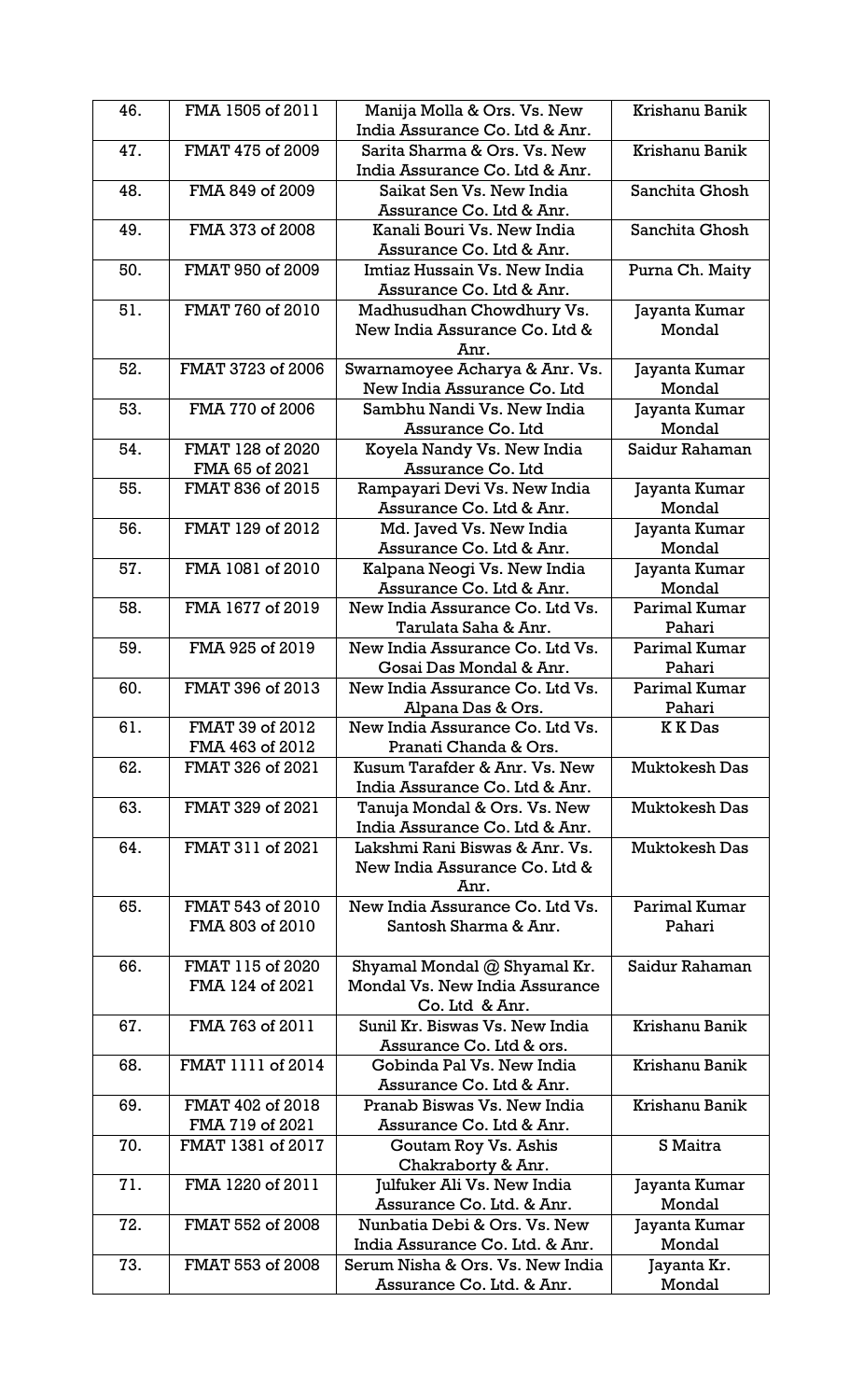| 74. | FMAT 1149 of 2019  | Rumi Mistry Vs. New India                                       | Saidur Rahaman   |
|-----|--------------------|-----------------------------------------------------------------|------------------|
|     | With               | Assurance Co. Ltd.                                              |                  |
|     | FMAT 1154 of 2019  | New India Assurance Co. Ltd. Vs.<br>Rumi Mistry & Ors.          | Sucharita Paul   |
| 75. | FMAT 278 of 2020   |                                                                 | Saidur Rahaman   |
|     |                    | Champa Ghorai & Ors. Vs. New<br>India Assurance Co. Ltd. & Anr. |                  |
|     |                    |                                                                 |                  |
| 76. | FMAT 115 of 2021   | Parulrani Basak & Ors. Vs. New                                  | Saidur Rahaman   |
|     | FMA 315 of 2021    | India Assurance Co. Ltd. & Anr.                                 |                  |
| 77. | FMA 136 of 2011    | Sajal Chatterjee & Ors. Vs. New                                 | Saidur Rahaman   |
|     |                    | India Assurance Co. Ltd. & Anr.                                 |                  |
| 78. | FMAT 419 of 2021   | Pinki Basak Vs. New India                                       | Saidur Rahaman   |
|     | FMA 791 of 2021    | Assurance Co. Ltd. & Anr.                                       |                  |
| 79. | FMA 322 of 2011    | Tansura Sekh & Ors. Vs. New                                     | Krishanu Banik   |
|     |                    | India Assurance Co. Ltd. & Anr.                                 |                  |
| 80. | FMAT 46 of 2012    | New India Assurance Co. Ltd. Vs.                                | Sanjoy Paul      |
|     |                    | Kadambala Mondal & Ors.                                         |                  |
| 81. | FMAT 250 of 2015   | Mariam Bibi & Ors. Vs. New India                                | Jayanta Banerjee |
|     |                    | Assurance Co. Ltd. & Anr.                                       |                  |
| 82. | FMAT 21 of 2018    | New India Assurance Co. Ltd. Vs.                                | Rajesh Singh     |
|     |                    | Kanika Bala & Anr.                                              |                  |
| 83. | FMAT 527 of 2020   | Dhiraj Maity @ Dhiraj Maiti Vs.                                 | Subhankar        |
|     |                    | New India Assurance Co. Ltd. &                                  | Mondal           |
|     |                    | Anr.                                                            |                  |
| 84. | FMAT 1183 of 2019  | Chandni Kharwar Vs. New India                                   | Subhankar        |
|     | FMA 157 of 2021    | Assurance Co. Ltd. & Anr.                                       | Mondal           |
| 85. | FMA 1718 of 2015   | New India Assurance Co. Ltd. Vs.                                | <b>KKDas</b>     |
|     |                    | Sougata Sen @ Ranjan Sen & Anr.                                 |                  |
| 86. | FMAT 1230 of 2012  | New India Assurance Co. Ltd. Vs.                                | <b>KKDas</b>     |
|     |                    | Miraj Ali Biswas & Anr.                                         |                  |
| 87. | FMAT 1213 of 2014  | Jamela Bibi & Ors. Vs. New India                                | Sujit Saha       |
|     |                    | Assurance Co. Ltd. & Anr.                                       |                  |
|     |                    |                                                                 |                  |
| 88. | FMA 443 of 2011    | New India Assurance Co. Ltd. Vs.                                | Soumendra Nath   |
|     |                    | Surajit Dhara @ Saheb Dhara &                                   | Ganguly          |
|     |                    | Anr.                                                            |                  |
| 89. | FMA 1160 of 2011   | Nabanita Ghosh & Ors. Vs. New                                   | Amit Ranjan Roy  |
|     |                    | India Assurance Co. Ltd. & Anr.                                 |                  |
| 90. | FMAT 538 of 2018   | Aparna Maity (Sahoo) Vs.                                        | Amit Ranjan Roy  |
|     |                    | Divisional Manager, New India                                   |                  |
|     |                    | Assurance Co. Ltd. & Ors.                                       |                  |
| 91. | FMAT 721 of 2018   | Prem Kumar Paswan & Ors. Vs.                                    | Amit Ranjan Roy  |
|     |                    | New India Assurance Co. Ltd. &                                  |                  |
|     |                    |                                                                 |                  |
|     |                    | Anr.                                                            |                  |
| 92. | WP 33 of 2009      | Sunita Chakraborty Vs. CESC ltd.                                | J.N. Bose & Co.  |
|     |                    | & Ors.                                                          |                  |
| 93. | WP 5360(w) of 2020 | Faiz Ahmed Khan Vs. CESC &                                      | Tanuka basu      |
|     |                    | Ors.                                                            |                  |
| 94. | WP 9019(w) of 2011 | Shams Bari & Ors. Vs. CESC &                                    | <b>Adil Badr</b> |
|     |                    | Ors.                                                            |                  |
| 95. | WP 2659(w) of 2014 | Vijay Gupta @ Shaw Vs. CESC                                     | Shyamal Kumar    |
|     |                    | Ltd. & Ors.                                                     | Mukherjee        |
| 96. | WP 7491(w) of 2013 | Sangam Jaiswal Vs. CESC & Ors.                                  | Bidyut Kumar     |
|     |                    |                                                                 | Halder           |
| 97. | $WP 15210(w)$ of   | Kashinath Shaw Vs. CESC Ltd. &                                  | Debashis Sarkar  |
|     | 2013               | ors.                                                            |                  |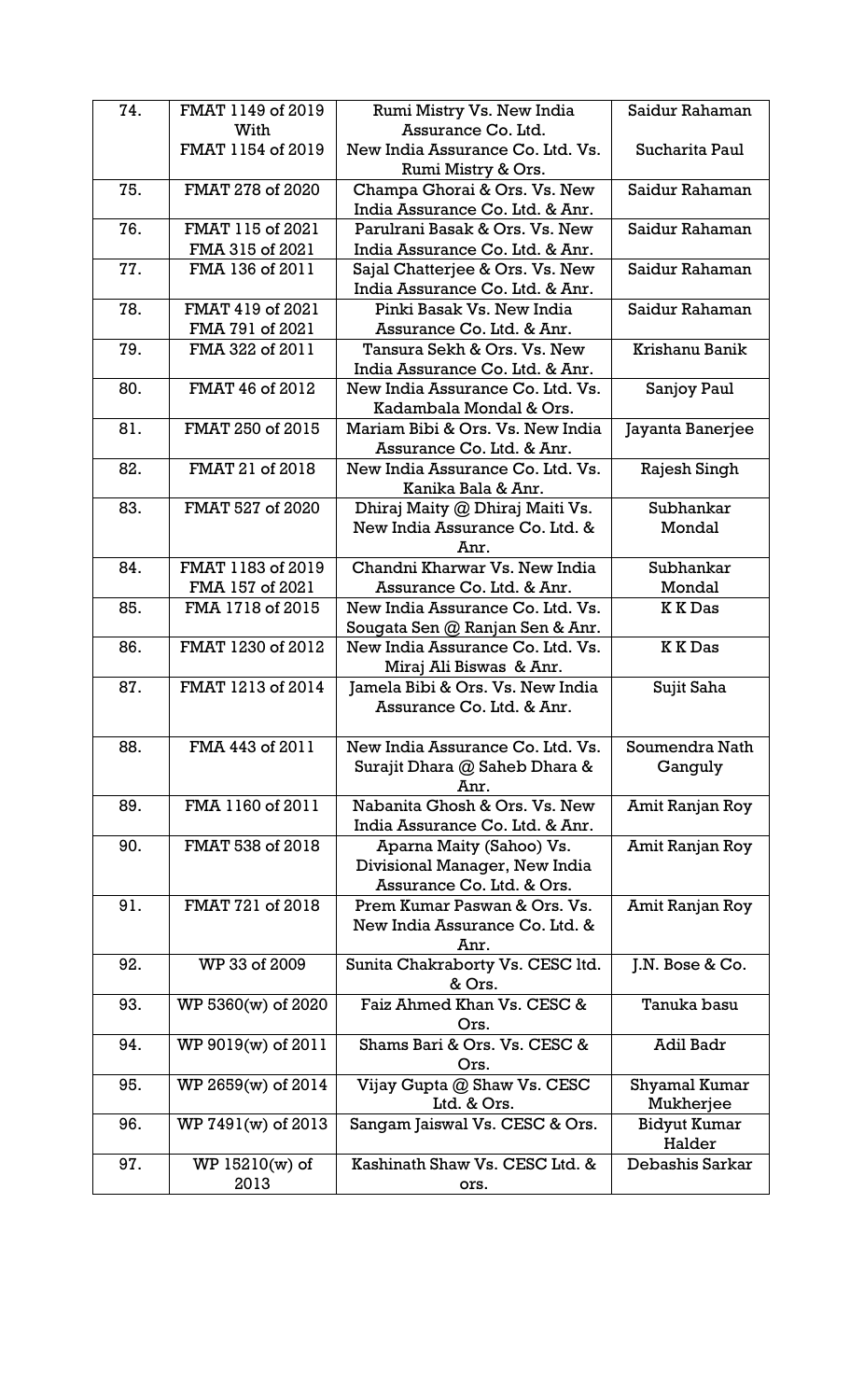# **11th Day of September, 2021**

## **BENCH - IV**

## **The Hon'ble Justice Aniruddha Roy Sri Pratik Kumar Bhattacharyya, Learned Advocate**

#### **From 10.30 A.M to 1.15 P.M**

**&**

## **From 2.00 P.M to 5.00 P.M**

| <b>Sl. No.</b> | Case No.          | <b>Cause Title</b>                 | Name of the           |
|----------------|-------------------|------------------------------------|-----------------------|
|                |                   |                                    | <b>Advocate</b>       |
| 1.             | FMAT 1890 of 2009 | Anza Bibi & Ors. Vs. National      | Krishanu Banik        |
|                |                   | Insurance Co. Ltd. & Anr.          |                       |
| 2.             | FMAT 1891 of 2009 | Mani Bachar @ Bachear Vs.          | Krishanu Banik        |
|                |                   | National Insurance Co. Ltd.        |                       |
| 3.             | FMA 782 of 2011   | Santi Pada Das Vs. National        | Krishanu Banik        |
|                |                   | Insurance Co. Ltd. & Anr.          |                       |
| 4.             | FMA 1314 of 2016  | Minati Adhikary Vs. National       | Krishanu Banik        |
|                |                   | Insurance Co. Ltd. & Anr.          |                       |
| 5.             | FMA 1082 of 2013  | Debjani Halder Vs. National        | Krishanu Banik        |
|                |                   | Insurance Co. Ltd. & Anr.          |                       |
| 6.             | FMAT 1112 of 2018 | Bandana Deb Roy & Anr. Vs.         | Krishanu Banik        |
|                |                   | National Insurance Co. Ltd. & Anr. |                       |
| 7.             | FMAT 286 of 2019  | Niranjan Mondal @ Nripen Vs.       | Krishanu Banik        |
|                | FMA 444 of 2021   | Div Manager, National Insurance    |                       |
|                |                   | Co. Ltd. & Anr.                    |                       |
| 8.             | FMA 1905 of 2018  | Archana Rani Ghora & Anr. Vs.      | Krishanu Banik        |
|                |                   | National Insurance Co. Ltd. & Anr. |                       |
| 9.             | FMAT 155 of 2016  | Dhananjoy Jana Vs. National        | Krishanu Banik        |
|                |                   | Insurance Co. Ltd. & Anr.          |                       |
| 10.            | FMAT 193 of 2018  | Maniruddin Ansari Vs. National     | Krishanu Banik        |
|                | FMA 523 of 2021   | insurance Co. Ltd. & Anr.          |                       |
| 11.            | FMA 319 of 2010   | National insurance Co. Ltd. Vs.    | Parimal Kumar         |
|                |                   | Maya Mondal & Ors.                 | Pahiri                |
| 12.            | FMA 835 of 2009   | National insurance Co. Ltd. Vs.    | Parimal Kumar         |
|                |                   | Anju Roy & Ors.                    | Pahari                |
| 13.            | FMA 986 of 2013   | National insurance Co. Ltd. Vs.    | Parimal Kumar         |
|                |                   | Anirban Dutta & Anr.               | Pahari                |
| 14.            | FMA 2004 of 2013  | National insurance Co. Ltd. Vs.    | Parimal Kumar         |
|                |                   | Oritri Basu                        | Pahari                |
| 15.            | FMA 241 of 2011   | Srimatya Anushree Pati & Anr. Vs.  | Jayanta Kumar         |
|                |                   | National insurance Co. Ltd. & Anr. | Mondal                |
| 16.            | FMA 183 of 2017   | National insurance Co. Ltd. Vs.    | Sucharita Paul        |
|                |                   | Sudipa Chakraborty & Anr.          |                       |
| 17.            | FMA 852 of 2014   | Srimatya Archana Senapati & Ors.   | <b>Amit Baran Das</b> |
|                |                   | Vs. National insurance Co. Ltd. &  |                       |
|                |                   | Anr.                               |                       |
| 18.            | FMAT 290 of 2019  | Namita Panda & Anr. Vs. National   | Jayanta Kumar         |
|                |                   | Insurance Co. Ltd. & Ors.          | Mondal                |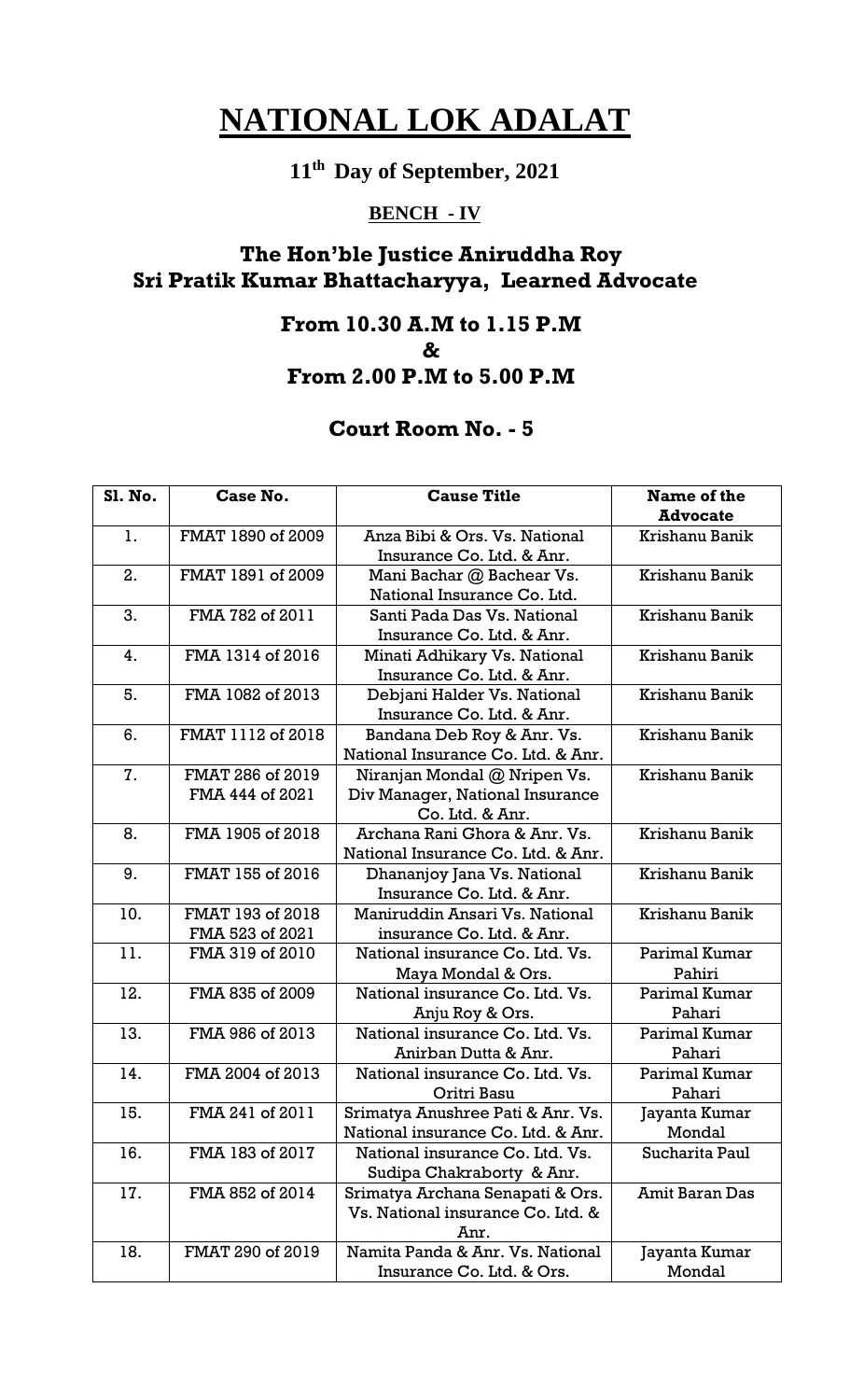| 19. | FMAT 744 of 2016  | National Insurance Co. Ltd. Vs.                               | Parimal Kumar      |
|-----|-------------------|---------------------------------------------------------------|--------------------|
|     |                   | Sujay Gupta & Anr.                                            | Pahari             |
| 20. | FMAT 772 of 2013  | <b>Avijit Biswas Vs. National</b>                             | Jayanta Kumar      |
|     |                   | Insurance Co. Ltd.                                            | Mondal             |
| 21. | FMAT 822 of 2012  | Kamal Sarkar & Ors. Vs. National                              | Jayanta Kumar      |
|     |                   | Insurance Co. Ltd. & Anr.                                     | Mondal             |
| 22. | FMAT 750 of 2013  | Soma Shaw Vs. National                                        | Jayanta Kumar      |
|     |                   | Insurance Co. Ltd. & Anr.                                     | Mondal             |
|     |                   |                                                               |                    |
| 23. | FMA 564 of 2017   | National Insurance Co. Ltd. Vs.                               | Arabinda Kundu     |
|     | COT 115 of 2018   | Durjodhan Barman & Ors.                                       |                    |
| 24. | FMA 87 of 2009    | National Insurance Co. Ltd. Vs.                               | Parimal Kumar      |
|     | COT 38 of 2008    | Gopa Modak & Ors.                                             | Pahari             |
| 25. | FMA 50 of 2008    | National Insurance Co. Ltd. Vs.                               | Parimal Kumar      |
|     | COT 2437 of 2006  | Munia Oraon                                                   | Pahari             |
|     |                   |                                                               |                    |
| 26. | FMA 89 of 2009    | National Insurance Co. Ltd. Vs.                               | Parimal Kumar      |
|     | COT 37 of 2008    | Aloka Roy & Ors.                                              | Pahari             |
| 27. | FMA 86 of 2009    | National Insurance Co. Ltd. Vs.                               | Parimal Kumar      |
|     | COT 39 of 2008    | Dipa Chakraborty & Ors.                                       | Pahari             |
| 28. | FMA 88 of 2009    | National Insurance Co. Ltd. Vs.                               | Parimal Kumar      |
|     | COT 36 of 2008    | Parashmoni Kundu & Ors.                                       | Pahari             |
| 29. | FMAT 474 of 2021  | Ajima Bibi & Ors. Vs. National                                | Jayanta Banerjee   |
|     |                   | Insurance Co. Ltd. & Anr.                                     |                    |
| 30. | FMA 1044 of 2013  | Smt. Shyamali Biswas & Ors. Vs.                               | Jayanta Banerjee   |
|     | FMA 661 of 2016   | National Insurance Co. Ltd. & Anr.                            |                    |
| 31. |                   | Chanu Debi Ray Vs. National                                   | Rakib Hussain      |
| 32. | FMAT 938 of 2015  | Insurance Co. Ltd. & Anr.                                     | Rakib Hussain      |
|     |                   | Ranju Sharma & Anr. Vs. National<br>Insurance Co. Ltd. & Anr. |                    |
| 33. | FMA 2875 of 2016  | National Insurance Co. Ltd. Vs.                               | Parimal Kumar      |
|     |                   |                                                               |                    |
|     |                   |                                                               |                    |
|     |                   | Atahar Sk. Ors.                                               | Pahari             |
| 34. | FMA 13 of 2012    | Smt. Padda Majhi & Ors. Vs. D.M,                              | Anupam Hajra       |
|     |                   | National Insurance Co. Ltd. & Anr.                            |                    |
| 35. | FMA 1045 of 2013  | Sulekha Singh @ Singha & Ors.                                 | Jayanta Banerjee   |
|     |                   | Vs. National Insurance Co. Ltd. &                             |                    |
|     |                   | Anr.                                                          |                    |
| 36. | FMA 1146 of 2010  | Baban Hazra & Ors. Vs. National<br>Insurance Co. Ltd. & Anr.  | Anupama Hajari     |
| 37. | FMA 900 of 2013   | Ashoka Mondal & Ors. Vs.                                      |                    |
|     |                   | National Insurance Co. Ltd. & Anr.                            | Jayanta Banerjee   |
| 38. | FMAT 1035 of 2014 | National Insurance Co. Ltd. Vs.                               | Parimal Kumar      |
|     | COT 59 of 2015    | Rathin Chowdhury                                              | Pahari             |
| 39. | FMA 727 of 2016   | National Insurance Co. Ltd. Vs.                               | Sanjoy Paul        |
|     | COT 29 of 2018    | Namita Mallick & Ors.                                         |                    |
| 40. | FMA 315 of 2016   | National Insurance Co. Ltd. Vs.                               | Afroz Alam         |
|     |                   | Tapati Singh & Ors.                                           |                    |
| 41. | FMA 4 of 2021     | National Insurance Co. Ltd. Vs.                               | Rajesh Singh       |
|     |                   | Saloni Sarogi                                                 |                    |
| 42. | FMAT 272 of 2015  | National Insurance Co. Ltd. Vs.                               | Rajesh Singh       |
|     |                   | Archana Maity & Ors.                                          |                    |
| 43. | FMA 1889 of 2018  | National Insurance Co. Ltd. Vs.                               | <b>Kisen Kumar</b> |
|     |                   | Malati Bhattacharjee & Ors.                                   | Agarwal            |
| 44. | FMAT 619 of 2019  | National Insurance Co. Ltd. Vs.                               | Rajesh Singh       |
|     |                   | Kakali Samanta & Ors.                                         |                    |
| 45. | FMA 621 of 2019   | National Insurance Co. Ltd. Vs.                               | Parimal Kumar      |
|     |                   | Sabina Khatun & Ors.                                          | Pahari             |
| 46. | FMAT 1184 of 2019 | Sougata Sahoo @ Saugata Sahoo                                 | Subhankar Mondal   |
|     | FMA 723 of 2021   | Vs. National Insurance Co. Ltd. &<br>Anr.                     |                    |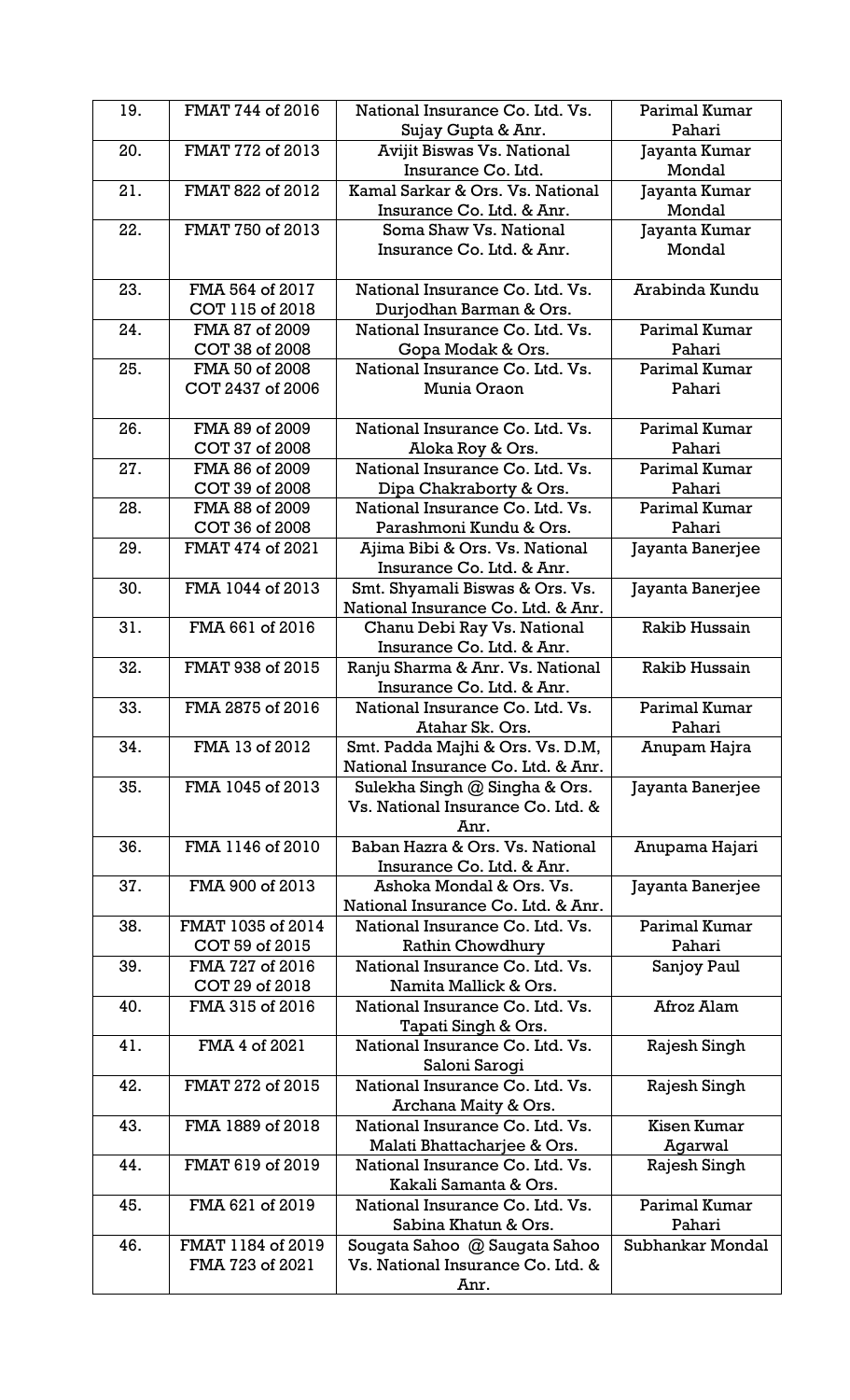| 47. | FMAT 1339 of 2019        | Sumita Manna & Ors. Vs. National<br>Insurance Co. Ltd. & Anr.                                   | Subhankar Mondal            |
|-----|--------------------------|-------------------------------------------------------------------------------------------------|-----------------------------|
| 48. | FMA 272 of 2021          | Sagir Ahmed Siddique Vs.<br>National Insurance Co. Ltd. & Anr.                                  | Subhankar Mondal            |
| 49. | FMAT 360 of 2021         | Tapasi Bera & Anr. Vs. National<br>Insurance Co. Ltd. & Anr.                                    | Subhankar Mondal            |
| 50. | FMAT 394 of 2021         | Pratima Adhikary & Anr. Vs.<br>National Insurance Co. Ltd. & Anr.                               | Subhankar Mondal            |
| 51. | FMAT 392 of 2021         | Rekha Rani Samanta Vs. National<br>Insurance Co. Ltd. & Anr.                                    | Subhankar Mondal            |
| 52. | FMAT 496 of 2021         | <b>Mrinal Ghosh Vs. National</b><br>Insurance Co. Ltd. & Anr.                                   | Subhankar Mondal            |
| 53. | FMA 1025 of 2018         | Marjina Bibi & Anr. Vs. National<br>Insurance Co. Ltd. & Anr.                                   | Sima Ghosh                  |
| 54. | FMAT 99 of 2016          | Sanaka Bagdi & Ors. Vs. National<br>Insurance Co. Ltd. & Anr.                                   | Sima Ghosh                  |
| 55. | FMA 928 of 2015          | Halena Bewa & Ors. Vs. National<br>Insurance Co. Ltd. & Ors.                                    | Sujit Saha                  |
| 56. | FMA 359 of 2011          | Angura Begam Vs. National<br>Insurance Co. Ltd. & Ors.                                          | Krishanu Banik              |
| 57. | FMAT 495 of 2015<br>With | Karabi Bhattacharjee @<br>Bhattachartya Vs. National<br>Insurance Co. Ltd. & Anr.               | Amit Ranjan Roy             |
|     | FMAT 341 of 2015         | National Insurance Co. Ltd. Vs.<br>Karabi Bhattacharjee & Ors.                                  | Kanak Kiran<br>Bandopadhyay |
| 58. | FMAT 789 of 2017         | Kajal Ray @ Roy & Ors. Vs.<br>National Insurance Co. Ltd. & Anr.                                | Saidur Rahaman              |
| 59. | FMAT 799 of 2019         | Pradip Dutta @ Datta Vs. National<br>Insurance Co. Ltd. & Anr.                                  | Saidur Rahaman              |
| 60. | FMAT 399 of 2020         | <b>Supratim Seal National Insurance</b><br>Co. Ltd. & Anr.                                      | Saidur Rahaman              |
| 61. | FMAT 400 of 2020         | Ashim Kumar Dey Vs. National<br>Insurance Co. Ltd. & Ors.                                       | Saidur Rahaman              |
| 62. | FMAT 503 of 2020         | Rashida Parveen Vs. National<br>Insurance Co. Ltd. & Anr.                                       | Saidur Rahaman              |
| 63. | FMAT 397 of 2020         | Md. Sakil Vs. National Insurance<br>Co. Ltd. & Anr.                                             | Saidur Rahaman              |
| 64. | FMA 636 of 2021          | National Insurance Co. Ltd. Vs.<br>Md. Saiful Islam Gazi @ Saiful<br>Gazi @ Sariful Gazi & Anr. | Rajesh Singh                |
| 65. | FMAT 958 of 2014         | National Insurance Co. Ltd. Vs.<br>Sufina Biswas & Ors.                                         | <b>KKDas</b>                |
| 66. | FMAT 594 of 2019         | Alahhdi Saren & Ors. Vs. National<br>Insurance Co. Ltd. & Anr.                                  | Jayanta Kumar<br>Mondal     |
| 67. | FMA 1034 of 2017         | National Insurance Co. Ltd. Vs.<br>Anita Biswas & Ors.                                          | Parimal Kumar<br>Pahari     |
| 68. | FMA 1433 of 2018         | National Insurance Co. Ltd. Vs.<br>Pinki Nag & Ors.                                             | Deb Narayan Roy             |
| 69. | FMA 1759 of 2014         | National Insurance Co. Ltd. Vs.<br>Archana Ghosh & Ors.                                         | Rajesh Singh                |
| 70. | FMA 1442 of 2014         | Sova Dey & Ors. Vs. National<br>Insurance Co. Ltd. & Anr.                                       | Krishanu Banik              |
| 71. | FMAT 175 of 2016         | Madhuri Pal Vs. National<br>Insurance Co. Ltd. & Anr.                                           | Krishanu Banik              |
| 72. | FMAT 19 of 2018          | Bijan Majumder Vs. National<br>insurance Co. Ltd. & Anr.                                        | Jayanta Banerjee            |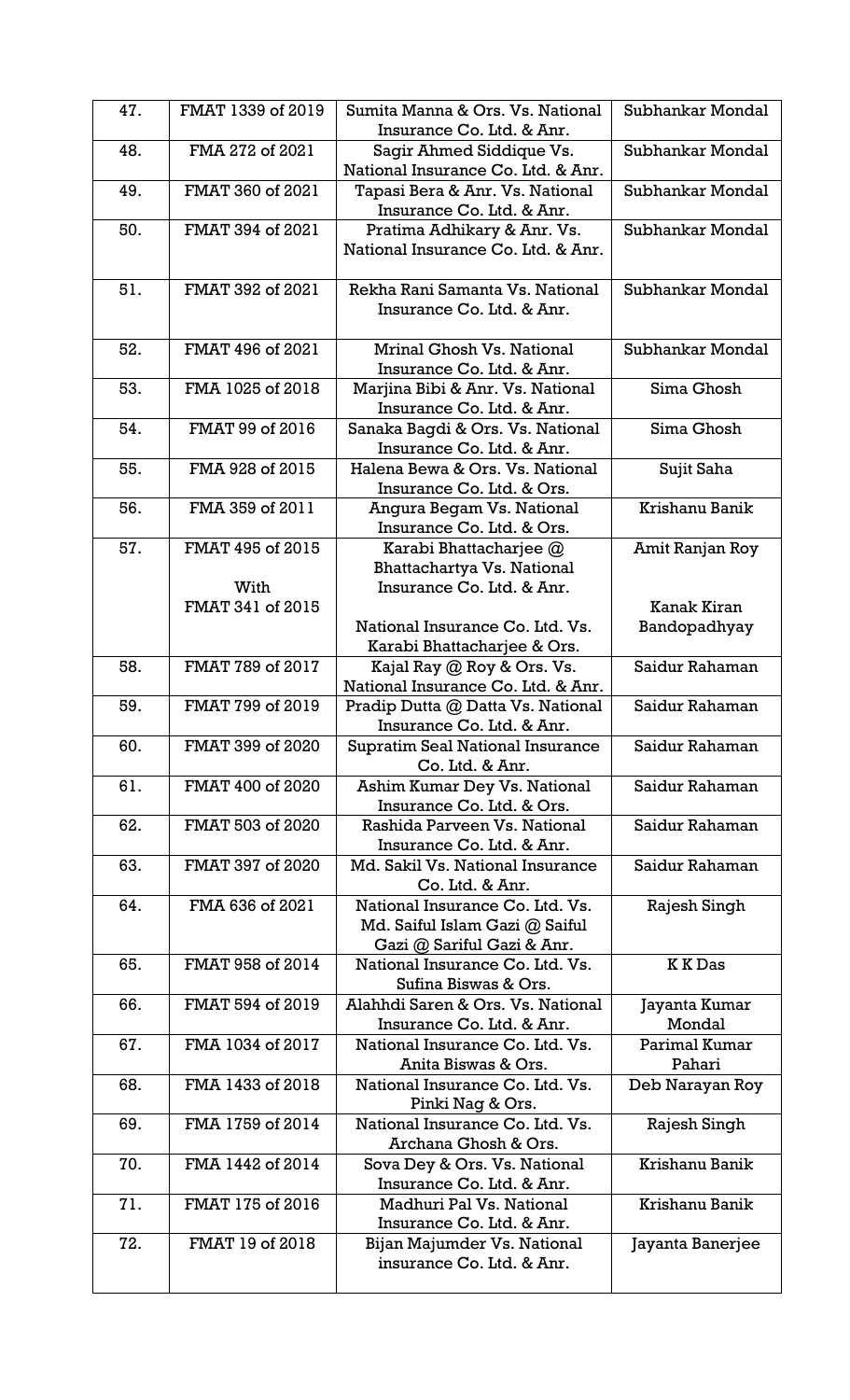| 73. | FMA 1546 of 2017  | National Insurance Co. Ltd. Vs.                                     | Saibalendu       |
|-----|-------------------|---------------------------------------------------------------------|------------------|
|     |                   | Jalal @ Md. Jalal @ Md.                                             | Bhowmick         |
|     |                   | alaluddin                                                           |                  |
| 74. | FMAT 1238 of 2016 | National Insurance Co. Ltd. Vs.                                     | Saibalendu       |
|     |                   | Jagannath Mardi @ Jaganath @                                        | Bhowmick         |
|     |                   | Jagarnath Marandi & Anr.                                            |                  |
| 75. | FMAT 84 of 2017   | National Insurance Co. Ltd. & Ors.                                  | Saibalendu       |
|     |                   | Vs. Purnima Singh @ Purnima                                         | Bhowmick         |
|     |                   | Singha & Ors.                                                       |                  |
|     |                   |                                                                     |                  |
| 76. | FMAT 193 of 2021  | Pratima Ray & Ors. Vs. National                                     | Sandip           |
|     |                   | Insurance Co. Ltd. & Anr.                                           | Bandopadhyay     |
| 77. | FMAT 609 of 2018  | Umravati Devi Vs. National                                          | Rakib Hussain    |
|     |                   | Insurance Co. Ltd. & Anr.                                           |                  |
| 78. | FMA 2022 of 2018  | Manirajjaman @ Milan Mallick                                        | Jayanta Banerjee |
|     |                   | Vs. National Insurance Co. Ltd. &                                   |                  |
|     |                   | Anr.                                                                |                  |
| 79. | FMAT 308 of 2019  | Archana Santra & Ors. Vs.                                           | Dhananjay Nayek  |
|     |                   | National Insurance Co. Ltd. & Anr.                                  |                  |
| 80. | FMAT 322 of 2019  | Tanjila Bibi & Ors. Vs. National                                    | Dhananjay Nayek  |
|     | FMAT 323 of 2019  | Insurance Co. Ltd. & Anr.                                           |                  |
| 81. | FMA 1553 of 2019  | Mamtaz Bibi & Ors. Vs. National                                     | Dhananjay Nayek  |
|     |                   | Insurance Co. Ltd. & Anr.                                           |                  |
| 82. | FMAT 582 of 2019  | Sankari Rani Panja @ Sankari                                        | Dhananjay Nayek  |
|     |                   | Panja & Anr. Vs. National                                           |                  |
|     |                   | Insurance Co. Ltd. & Anr.                                           |                  |
| 83. | FMAT 309 of 2019  | Suchitra Majumder & Ors. Vs.                                        | Dhananjay Nayek  |
|     |                   | National Insurance Co. Ltd. & Anr.                                  |                  |
| 84. | FMAT 136 of 2019  | Firoja Bibi & Ors. Vs. National                                     | Dhananjay Nayek  |
|     |                   | Insurance Co. Ltd. & Anr.                                           |                  |
|     |                   |                                                                     |                  |
| 85. | FMAT 893 of 2018  | Supriti Pramanik & Ors. Vs.                                         | Dhananjay Nayek  |
|     |                   | National Insurance Co. Ltd. & Anr.                                  |                  |
| 86. | FMAT 138 of 2019  | Subhadra Maiti @ Subhadra                                           | Dhananjay Nayek  |
|     |                   | Maity (Das) & Ors. Vs. National                                     |                  |
|     |                   | Insurance Co. Ltd. & Anr.                                           |                  |
| 87. | FMA 762 of 2021   | Sankari Dalapati & Ors. Vs.                                         | Dhananjay Nayek  |
|     |                   | National Insurance Co. Ltd. & Anr.                                  |                  |
| 88. | FMAT 455 of 2021  | Dipa Dhara Vs. National                                             | Jayanta Banerjee |
|     |                   | Insurance Co. Ltd. & Ors.                                           |                  |
| 89. | FMA 314 of 2021   | Pallabi Saha Vs. National                                           | Jayanta Banerjee |
|     |                   | Insurance Co. Ltd. & Ors.                                           |                  |
| 90. | FMAT 1036 of 2018 | Chiranjit Ghosh Vs. National                                        | Jayanta Banerjee |
|     |                   | Insurance Co. Ltd. & Anr.                                           |                  |
| 91. | FMA 113 of 2021   | Dipak Ghosh Vs. National                                            | Jayanta Banerjee |
|     | FMAT 527 of 2021  | Insurance Co. Ltd. & Anr.                                           | Subhankar Mondal |
| 92. |                   | Smt. Eti Mukherjee & Anr. Vs.<br>National Insurance Co. Ltd. & Anr. |                  |
| 93. | FMAT 325 of 2019  | Susovan Mithia Vs. National                                         | Sandip           |
|     |                   | Insurance Co. Ltd. & Anr.                                           | Bandopadhyay     |
|     |                   |                                                                     |                  |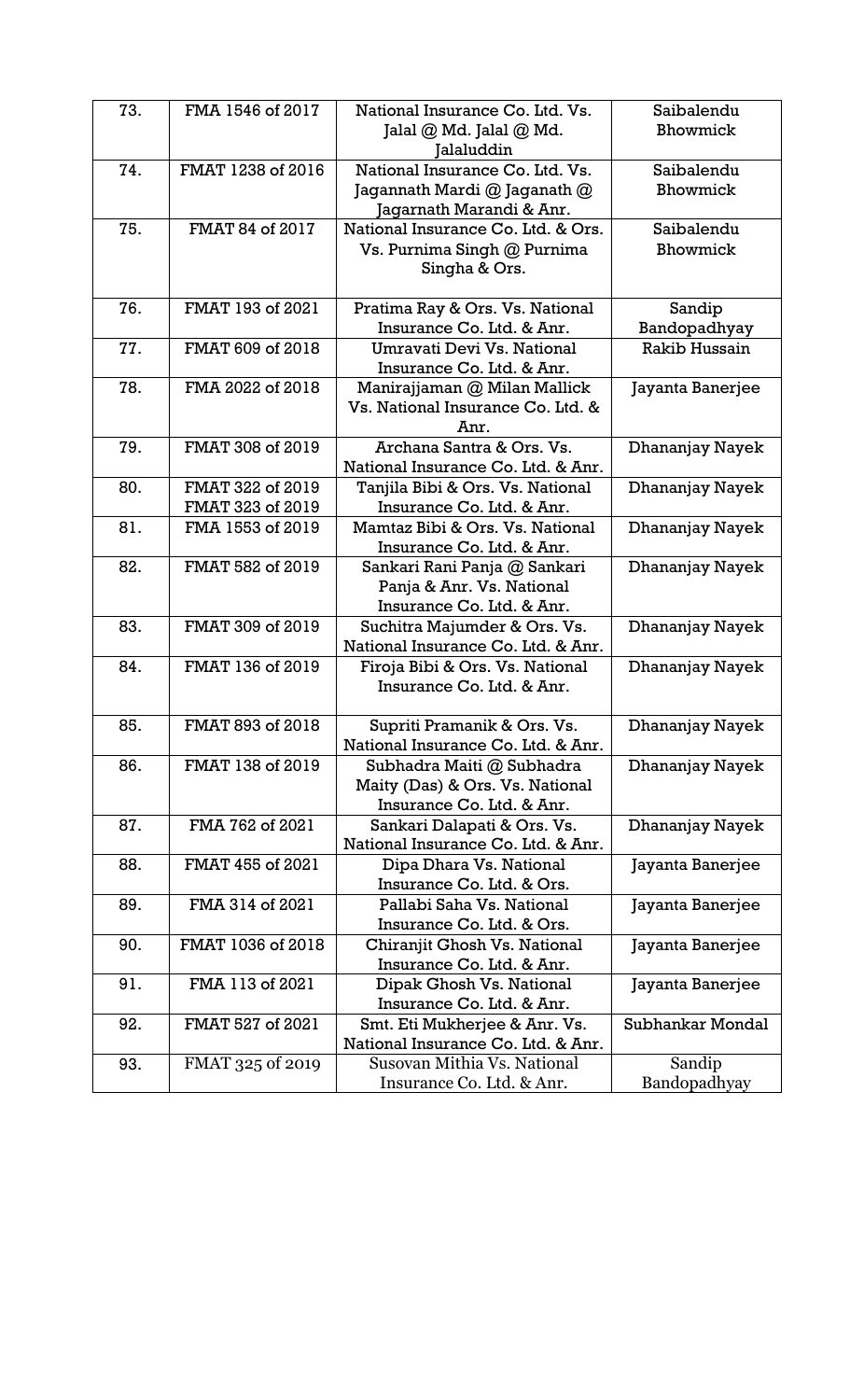# **11th Day of September, 2021**

## **BENCH - V**

## **The Hon'ble Justice Sugato Majumdar Sri Vipul Kundalia, Learned Advocate**

## **From 10.30 A.M to 1.15 P.M & From 2.00 P.M to 5.00 P.M**

| <b>Sl. No.</b> | Case No.                            | <b>Cause Title</b>                                                                   | Name of the<br><b>Advocate</b> |
|----------------|-------------------------------------|--------------------------------------------------------------------------------------|--------------------------------|
| 1.             | FMAT 545 of 2017                    | Ajeda Bibi Vs. New India<br>Assurance Co. Ltd. & Anr.                                | Saidur Rahaman                 |
| 2.             | FMAT 502 of 2020                    | Rekha Gope & Ors. Vs. New India<br>Assurance Co. Ltd. & Anr.                         | Amit Ranjan Roy                |
| 3.             | FMA 785 of 2011                     | Abdul Sahid Vs. New India<br>Assurance Co. Ltd. & Anr.                               | Krishanu Banik                 |
| 4.             | FMA 1381 of 2013                    | Mithu Dutta & Ors. Vs. New India<br>Assurance Co. Ltd. & Anr.                        | Amit Ranjan Roy                |
| 5.             | FMA 3098 of 2013                    | New India Assurance Co. Ltd. Vs.<br>Smt. Rama Sarkar & Ors.                          | <b>KKDas</b>                   |
| 6.             | FMA 771 of 2009                     | New India Assurance Co. Ltd. Vs.<br>Mangla Poddar & Ors.                             | Parimal Kumar<br>Pahari        |
| 7.             | FMAT 600 of 2012                    | New India Assurance Co. Ltd. Vs.<br>Parbati Charan Mondal @ Parbati<br>Mondal & Anr. | <b>KKDas</b>                   |
| 8.             | FMA 882 of 2012                     | New India Assurance Co. Ltd. Vs.<br>Mousami Paul & Ors.                              | Saibalendu<br>Bhowmik          |
| 9.             | FMAT 1228 of 2017                   | New India Assurance Co. Ltd. Vs.<br>Smt. Mira Devi & Ors.                            | Parimal Kumar<br>Pahari        |
| 10.            | FMA 455 of 2013                     | Ajay Ojha Vs. New India<br>Assurance Co. Ltd. & Anr.                                 | Krishanu Banik                 |
| 11.            | FMA 753 of 2009                     | New India Assurance Co. Ltd. Vs.<br>Gautam Das & Anr.                                | Saibalendu<br>Bhowmick         |
| 12.            | FMA 863 of 2009                     | New India Assurance Co. Ltd. Vs.<br>Pulin Sardar & Anr.                              | Saibalendu<br>Bhowmick         |
| 13.            | FMA 1555 of 2008                    | New India Assurance Co. Ltd. Vs.<br>Raju Dutta & Ors.                                | Parimal Kumar<br>Pahari        |
| 14.            | FMAT 1286 of 2008                   | New India Assurance Co. Ltd. Vs.<br>Rupali Debnath & Ors.                            | Parimal Kumar<br>Pahari        |
| 15.            | FMA 1197 of 2013                    | New India Assurance Co. Ltd. Vs.<br>Sabita Kerkatta & Ors.                           | <b>KKDas</b>                   |
| 16.            | FMA 3290 of 2013                    | New India Assurance Co Ltd. Vs.<br>Abhijit Ghosh & Anr.                              | Rajesh Singh                   |
| 17.            | FMA 671 of 2016                     | Murshida Khatun vs. United India<br>Insurance Co. Ltd.                               | Krishanu Banik                 |
| 18.            | FMAT 191 of 2021<br>FMA 573 of 2021 | Sangita Adhikary & Anr. vs.<br>United India Insurance Co. Ltd. &<br>Anr.             | Sandip<br>Bandopadhyay         |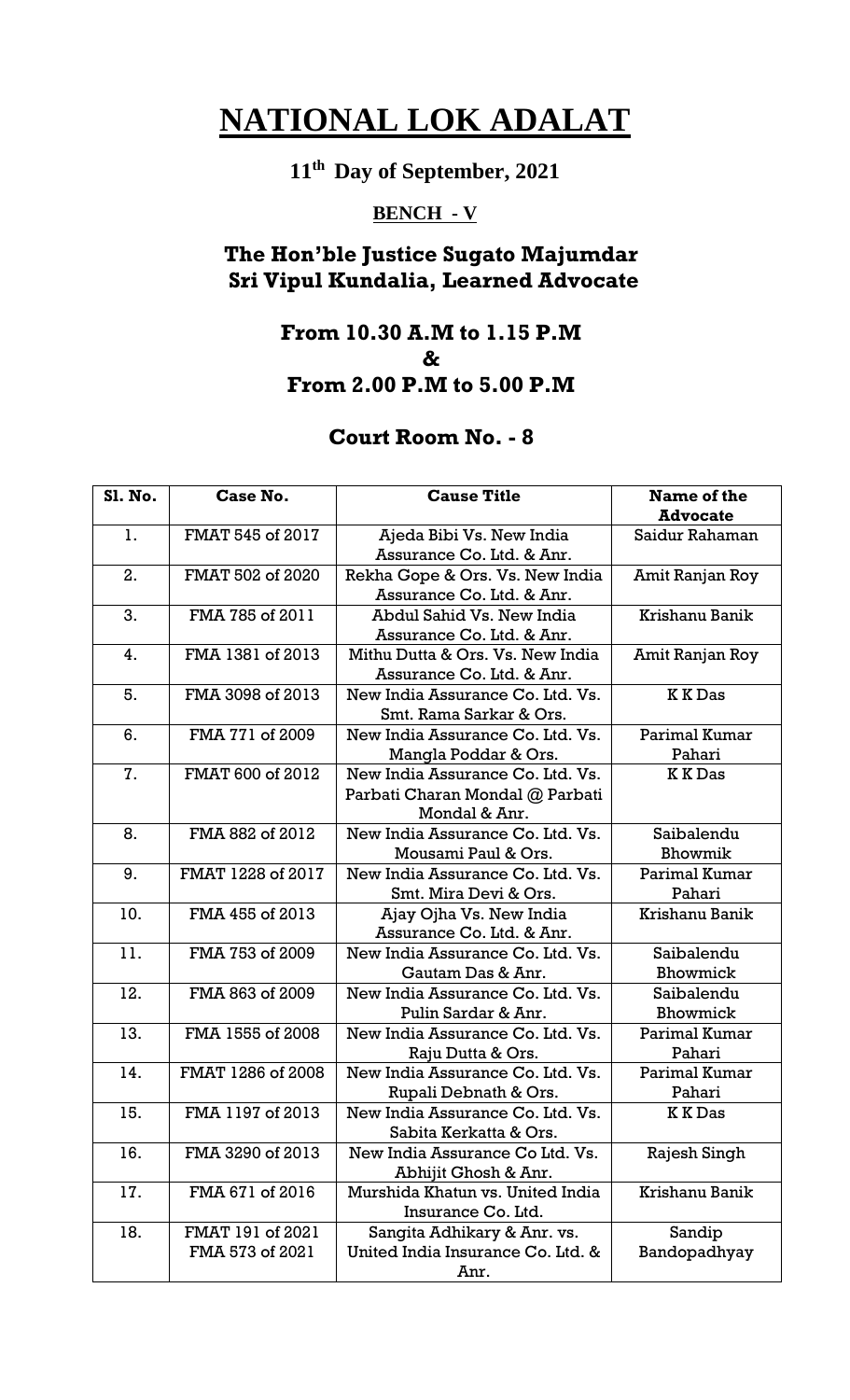| 19. | FMAT 508 of 2020                     | Anita Singha & Ors. Vs. United<br>India Insurance Co. Ltd. & Anr.                            | Sandip<br>Bandopadhyay   |
|-----|--------------------------------------|----------------------------------------------------------------------------------------------|--------------------------|
| 20. | FMAT 255 of 2021                     | Tumpa Chakraborty & Ors. vs.<br>United India Insurance Co. Ltd. &                            | Amit Ranjan Roy          |
| 21. | FMAT 224 of 2021                     | Anr.<br>Urmila Mondal @ Mila Mondal &<br>Ors. vs. United India Insurance<br>Co. Ltd. & Anr.  | Amit Ranjan Roy          |
| 22. | FMA 3343 of 2015                     | Jayanti Bagdi & Ors. vs. United<br>India Insurance Co. Ltd. & Anr.                           | Krishanu Banik           |
| 23. | FMAT 510 of 2021                     | Anjali Ojha & Ors. vs. United<br>India Insurance Co. Ltd. & Anr.                             | Krishanu Banik           |
| 24. | FMAT 393 of 2021                     | Aparupa Bera & Anr. vs. United<br>India Insurance Co. Ltd. & Anr.                            | Subhankar Mondal         |
| 25. | FMAT 74 of 2021                      | Jinnat Sk. vs. United India<br>Insurance Co. Ltd. & Anr.                                     | <b>Muktokesh Das</b>     |
| 26. | FMAT 271 of 2021                     | Bapi Mondal vs. United India<br>Insurance Co. Ltd. & Anr.                                    | Saidur Rahaman           |
| 27. | FMA 468 of 2020                      | Sk. Luthaphar @ Lutaphar Seikh<br>@ Sk. Lutfar vs. United India<br>Insurance Co. Ltd. & Ors. | Krishanu Banik           |
| 28. | FMA 373 of 2019                      | Rina Biswas & Anr. vs. United<br>India Insurance Co. Ltd. & Ors.                             | Saidur Rahaman           |
| 29. | FMAT 92 of 2020<br>FMA 139 of 2021   | Kisku Mainu Murmu vs. United<br>India Insurance Co. Ltd.                                     | Sandip<br>Bandopadhyay   |
| 30. | FMAT 496 of 2020                     | Biman Dhara @ Biman Kumar<br>Dhara vs. United India Insurance<br>Co. Ltd.                    | Amit Ranjan Roy          |
| 31. | FMAT 453 of 2020<br>FMA 114 of 2021  | Kailash Roy & Ors. vs. Anjana<br>Biswas & Anr.                                               | Soujanya<br>Bandopadhyay |
| 32. | FMAT 256 of 2020<br>FMA 25 of 2021   | Shukla Kundu & Anr. vs. United<br>India Insurance Co. Ltd. & Anr.                            | <b>Muktokesh Das</b>     |
| 33. | FMAT 394 of 2020                     | Naren Routh & Anr vs. United<br>India Insurance Co. Ltd. & Anr.                              | Saidur Rahaman           |
| 34. | FMAT 374 of 2020                     | Ananta Barman vs. United India<br>Insurance Co. Ltd. & Anr.                                  | Krishanu Banik           |
| 35. | FMAT 1268 of 2019<br>FMA 358 of 2021 | Surendar Kaur Singh vs. United<br>India Insurance Co. Ltd. & Anr.                            | Subhankar Mondal         |
| 36. | FMAT 1267 of 2019<br>FMA 217 of 2021 | Sima Mondal & Ors. vs. United<br>India Insurance Co. Ltd. & Anr.                             | Subhankar Mondal         |
| 37. | FMAT 1030 of 2018                    | Krishna Rani Jana & Anr. vs.<br>United India Insurance Co. Ltd. &<br>Anr.                    | Dhananjay Nayek          |
| 38. | FMAT 137 of 2019                     | Shantilata Jana & Ors. vs. United<br>India Insurance Co. Ltd. & Anr.                         | Dhananjay Nayek          |
| 39. | FMAT 904 of 2019                     | Dhurjuti Sahu vs. United India<br>Insurance Co. Ltd.                                         | No Record Found          |
| 40. | FMAT 311 of 2019                     | Rina Chetri & Ors. vs. United<br>India Insurance Co. Ltd. & Anr.                             | Dhananjay Nayek          |
| 41. | FMAT 889 of 2018                     | Minati Nayek & Ors. vs. United<br>India Insurance Co. Ltd. & Anr                             | Dhananjay Nayek          |
| 42. | FMAT 238 of 2019                     | Rajib Das vs. United India<br>Insurance Co. Ltd. & Anr.                                      | Saidur Rahaman           |
| 43. | FMAT 1338 of 2019<br>FMA 134of 2021  | Maleka Bibi & Ors. vs. United<br>India Insurance Co. Ltd. & Anr.                             | Subhankar Mondal         |
| 44. | FMAT 1633 of 2009                    | Tapan Kha @ Tapan Das vs.<br>United India Insurance Co. Ltd. &<br>Anr.                       | Amit Ranjan Roy          |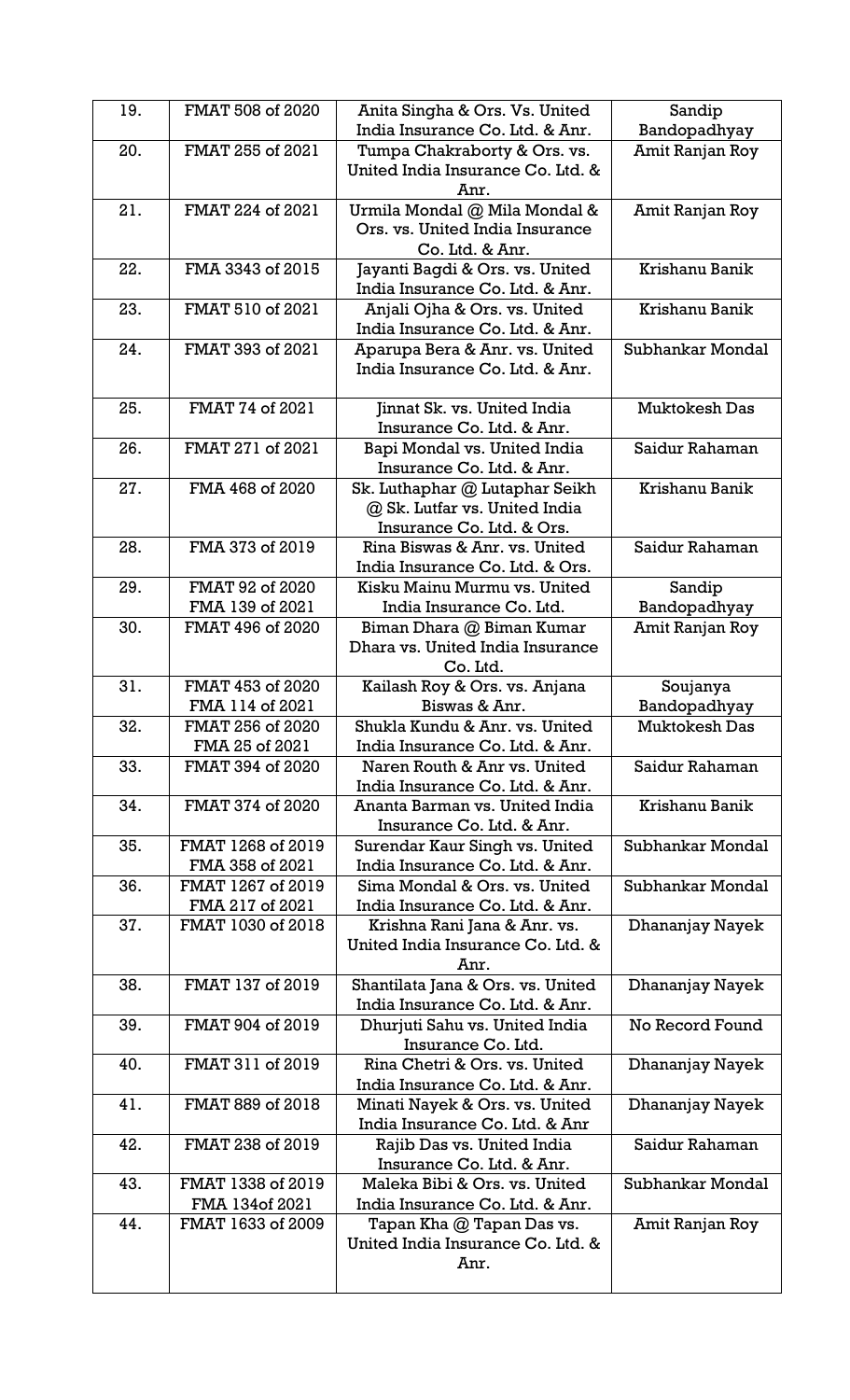| 45. | FMAT 1801 of 2009                    | Bajhiria Devi vs. United India<br>Insurance Co. Ltd. & Anr                       | Amit Ranjan Roy         |
|-----|--------------------------------------|----------------------------------------------------------------------------------|-------------------------|
| 46. | FMAT 1324 of 2019                    | Amar Ghosh vs. United India<br>Insurance Co. Ltd. & Anr.                         | Saidur Rahaman          |
| 47. | FMAT 1330 of 2019                    | Saikat Mitra vs. United India                                                    | Saidur Rahaman          |
| 48. | FMA 221 of 2021<br>FMAT 1312 of 2019 | Insurance Co. Ltd. & Ors.<br>Laxmi Gowala vs. United India<br>Insurance Co. Ltd. | <b>Muktokesh Das</b>    |
| 49. | FMA 467 of 2020                      | Shefali Sarkar (Paul) & Ors. vs.<br>United India Insurance Co. Ltd. &<br>Anr.    | Saidur Rahaman          |
| 50. | FMAT 721 of 2017                     | Manash Mondal vs. United India<br>Insurance Co. Ltd. & Ors.                      | Amit Ranjan Roy         |
| 51. | FMAT 565 of 2019<br>FMA 286 of 2021  | Krishna Das & Ors. vs. United<br>India Insurance Co. Ltd. & Anr.                 | Amit Ranjan Roy         |
| 52. | FMAT 50 of 2019                      | Namita Majumdar & Ors. vs.<br>United India Insurance Co. Ltd. &<br>Anr.          | Krishanu Banik          |
| 53. | FMA 1000 of 2018                     | Nepal Das vs. United India<br>Insurance Co. Ltd.                                 | Krishanu Banik          |
| 54. | FMAT 1133 of 2019<br>FMA 476 of 2021 | Gulsan & Anr. vs. United India<br>Insurance Co. Ltd. & Anr.                      | Saidur Rahaman          |
| 55. | FMAT 743 of 2017                     | Jugal Mondal & Ors. vs. United<br>India Insurance Co. Ltd. & Anr.                | Sima Ghosh              |
| 56. | FMA 238 of 2011<br>With              | United India Insurance Co. Ltd.<br>Vs. Pradip Roy & Ors.                         | Parimal Kumar<br>Pahari |
|     | FMA 708 of 2011                      | Pradip Roy & Anr. Vs. United<br>India Insurance Co. Ltd. & Ors.                  | Jayanta Banerjee        |
| 57. | FMA 142 of 2013                      | United India Insurance Co. Ltd.<br>Vs. Gouri Sankar Das & Ors.                   | Parimal Kumar<br>Pahari |
| 58. | FMA 3984 of 2014                     | United India Insurance Co. Ltd.<br>Vs. Smt. Bulu Badyakar & Ors                  | Parimal Kumar<br>Pahari |
| 59. | FMA 3388 of 2014                     | United India Insurance Co. Ltd.<br>Vs. Arati Bera & Ors.                         | Sanjoy Paul             |
| 60. | FMA 973 of 2006                      | Ranjit Kumar Kundu & Ors. Vs.<br>United India Insurance Co. Ltd.                 | Krishanu Banik          |
| 61. | FMAT 4600 of 2006                    | Sk Jaker Ali Vs. United India<br>Insurance Co. Ltd.                              | Krishanu Banik          |
| 62. | FMA 1451 of 2014                     | Smt. Bulbul Kundu & Ors. Vs.<br>United India Insurance Co. Ltd.                  | Krishanu Banik          |
| 63. | FMA 560 of 2011                      | Maya Bera & Ors. Vs. United India<br>Insurance Co. Ltd. & Anr.                   | Krishanu Banik          |
| 64. | FMAT 557 of 2017<br>CAN 9365 of 2017 | Kalyani Gharai & Ors. Vs. United<br>India Insurance Co. Ltd. & Anr.              | Krishanu Banik          |
| 65. | FMA 715 of 2015                      | Gita Rani Mondal & Ors. Vs.<br>United India Insurance Co. Ltd.                   | Krishanu Banik          |
| 66. | FMA 2875 of 2013                     | Anup Karketta Vs. United India<br>Insurance Co. Ltd.& Anr.                       | Krishanu Banik          |
| 67. | FMA 213 of 2002                      | Gour Das & Anr. Vs. United India<br>Insurance Co. Ltd.                           | Krishanu Banik          |
| 68. | FMA 261 of 2003                      | Wasira Begum & Ors. Vs. United<br>India Insurance Co. Ltd.                       | Krishanu Banik          |
| 69. | FMAT 622 of 2011                     | Mithu Das Vs. United India<br>Insurance Co. Ltd. & Anr.                          | Krishanu Banik          |
| 70. | FMAT 843 of 2005                     | Sk. Abdul Kuddus Vs. United<br>India Insurance Co. Ltd.                          | Krishanu Banik          |